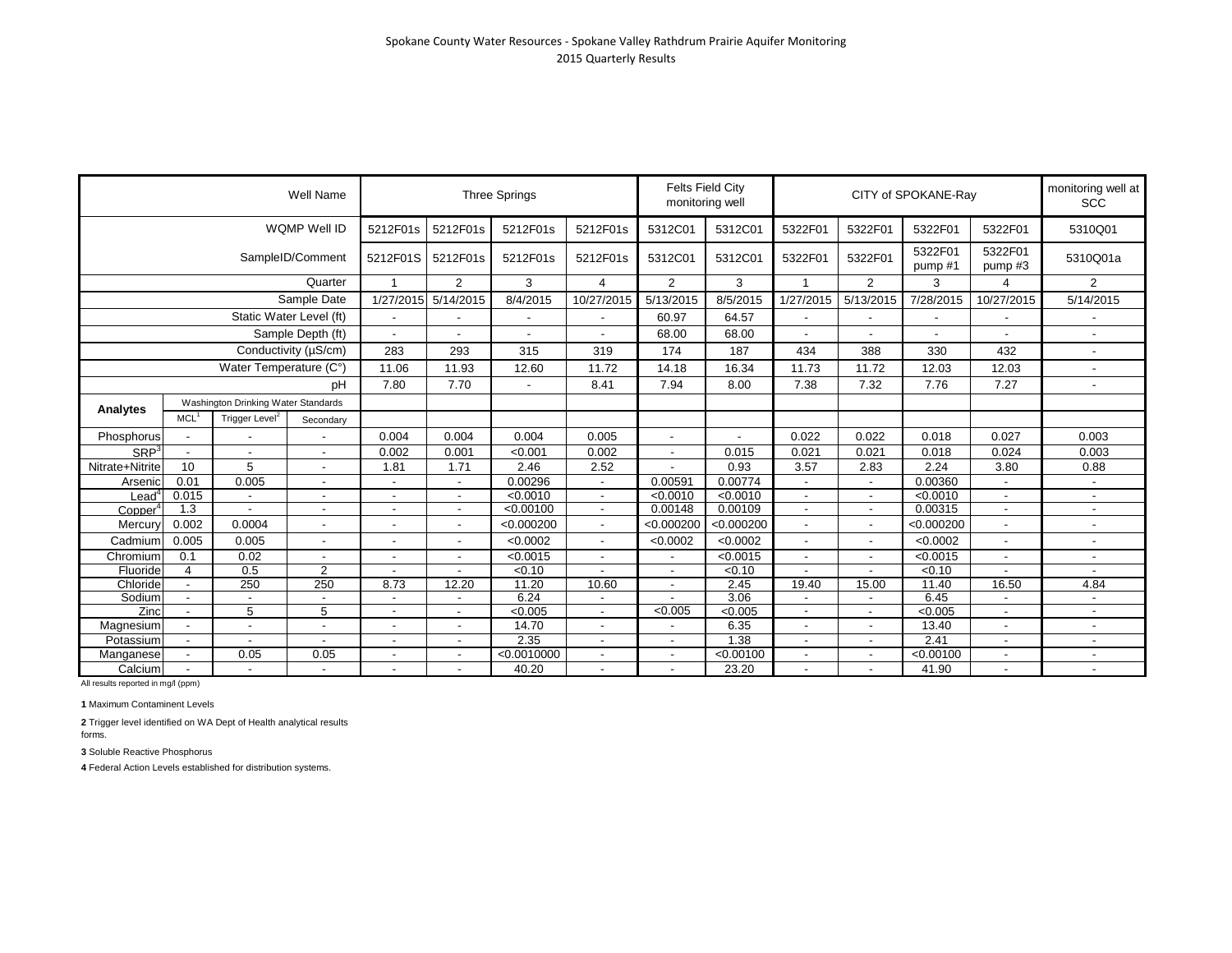|                  |                                                             |                                           | Well Name               |                          | <b>Barker Road Centennial Trail</b><br>North, monitoring well |                          | & Dick     | Orchard Ave Irrig Dist, Site 2 Buckeye |                | VERA WATER & POWER, New Well 4 |                          | South, monitoring well   | <b>Barker Road Centennial Trail</b> |
|------------------|-------------------------------------------------------------|-------------------------------------------|-------------------------|--------------------------|---------------------------------------------------------------|--------------------------|------------|----------------------------------------|----------------|--------------------------------|--------------------------|--------------------------|-------------------------------------|
|                  |                                                             |                                           | WQMP Well ID            | 5508M01                  | 5508M01                                                       | 5407C01                  | 5407C01    | 5407C01                                | 5426L03        | 5426L03                        | 5426L03                  | 5508M02                  | 5508M02                             |
|                  |                                                             |                                           | SampleID/Comment        | 5508M01                  | 5508M01                                                       | 5407C01                  | 5407C01    | 5407C01                                | 5426L03        | 5426L03                        | 5426L03                  | 5508M02                  | 5508M02                             |
|                  |                                                             |                                           | Quarter                 | 2                        | 3                                                             | $\overline{ }$           | 3          | $\overline{4}$                         | $\overline{2}$ | 3                              | 4                        | $\overline{2}$           | 3                                   |
|                  |                                                             |                                           | Sample Date             | 5/13/2015                | 8/3/2015                                                      | 1/27/2015                | 7/28/2015  | 10/27/2015                             | 5/12/2015      | 7/28/2015                      | 10/27/2015               | 5/13/2015                | 8/3/2015                            |
|                  |                                                             |                                           | Static Water Level (ft) | 66.33                    | 70.67                                                         |                          |            |                                        |                |                                |                          | 67.25                    | 71.55                               |
|                  |                                                             |                                           | Sample Depth (ft)       | 67.50                    | 72.00                                                         |                          |            |                                        |                |                                |                          | 68.00                    | 72.50                               |
|                  |                                                             |                                           | Conductivity (µS/cm)    | 52                       | 63                                                            | 282                      | 285        | 285                                    | 415            | 398                            | 414                      | 51                       | 62                                  |
|                  |                                                             | Water Temperature (C°)                    |                         | 10.04                    | 22.12                                                         | 10.64                    | 10.83      | 10.56                                  | 10.45          | 10.57                          | 10.56                    | 9.28                     | 19.88                               |
|                  |                                                             | pH<br>Washington Drinking Water Standards |                         | $\blacksquare$           | 6.25                                                          | 7.72                     | 7.81       | 7.88                                   | 7.45           | 7.73                           | 8.08                     | 6.35                     | 6.32                                |
|                  | Trigger Level <sup>2</sup><br>MCL <sup>1</sup><br>Secondary |                                           |                         |                          |                                                               |                          |            |                                        |                |                                |                          |                          |                                     |
| Analytes         |                                                             |                                           |                         |                          |                                                               |                          |            |                                        |                |                                |                          |                          |                                     |
| Phosphorus       |                                                             |                                           |                         |                          | 0.011                                                         | 0.012                    | 0.009      | 0.012                                  | 0.007          | 0.007                          | 0.017                    |                          | 0.010                               |
| SRP <sup>3</sup> |                                                             |                                           |                         | $\blacksquare$           | 0.010                                                         | 0.012                    | 0.009      | 0.011                                  | 0.007          | 0.006                          | 0.008                    | $\overline{\phantom{a}}$ | 0.009                               |
| Nitrate+Nitrite  | 10                                                          | 5                                         |                         |                          | 0.26                                                          | 2.25                     | 1.85       | 1.80                                   | 2.78           | 3.13                           | 3.17                     |                          | 0.33                                |
| Arsenic          | 0.01                                                        | 0.005                                     |                         | < 0.001                  | < 0.001                                                       |                          | 0.00369    |                                        |                | 0.00400                        | $\overline{\phantom{a}}$ | < 0.001                  | < 0.001                             |
| ∟eaď             | 0.015                                                       |                                           |                         | < 0.0010                 | < 0.0010                                                      | $\overline{a}$           | < 0.0010   |                                        |                | < 0.0010                       |                          | < 0.0010                 | < 0.0010                            |
| Copper           | 1.3                                                         |                                           |                         | < 0.00100                | < 0.00100                                                     | $\overline{a}$           | < 0.00100  | $\overline{\phantom{a}}$               | $\blacksquare$ | < 0.00100                      | $\overline{\phantom{a}}$ | < 0.00100                | < 0.00100                           |
| Mercury          | 0.002                                                       | 0.0004                                    |                         | < 0.000200               | < 0.000200                                                    |                          | < 0.000200 |                                        |                | < 0.000200                     |                          | < 0.000200               | < 0.000200                          |
| Cadmium          | 0.005                                                       | 0.005                                     |                         | < 0.0002                 | < 0.0002                                                      | $\overline{a}$           | < 0.0002   |                                        | $\blacksquare$ | < 0.0002                       | ÷,                       | < 0.0002                 | < 0.0002                            |
| Chromium         | 0.1                                                         | 0.02                                      | $\sim$                  |                          | < 0.0015                                                      | $\overline{\phantom{a}}$ | < 0.0015   | $\overline{a}$                         | $\blacksquare$ | < 0.0015                       | $\overline{a}$           |                          | < 0.0015                            |
| Fluoride         | 4                                                           | 0.5                                       | $\overline{2}$          |                          | < 0.10                                                        |                          | < 0.10     |                                        |                | 0.101                          |                          | $\overline{\phantom{a}}$ | < 0.10                              |
| Chloride         |                                                             | 250                                       | $\overline{250}$        | $\overline{\phantom{a}}$ | 1.88                                                          | 4.74                     | 4.69       | 3.58                                   | 10.30          | 10.20                          | 8.81                     | $\overline{\phantom{a}}$ | 1.87                                |
| Sodium           |                                                             |                                           |                         |                          | 2.65                                                          |                          | 4.01       |                                        |                | 7.51                           | $\overline{\phantom{a}}$ |                          | 2.53                                |
| Zinc             |                                                             | 5                                         | 5                       | 0.02                     | 0.02                                                          |                          | < 0.005    |                                        |                | 0.01                           | $\overline{\phantom{a}}$ | 0.01                     | 0.01                                |
| Magnesium        |                                                             |                                           |                         |                          | 1.90                                                          |                          | 14.10      |                                        |                | 14.80                          |                          |                          | 1.86                                |
| Potassium        |                                                             |                                           |                         |                          | 1.03                                                          |                          | 2.11       |                                        |                | 3.03                           | $\overline{\phantom{a}}$ |                          | 0.96                                |
| Manganese        |                                                             | 0.05                                      | 0.05                    |                          | < 0.00100                                                     |                          | < 0.00100  |                                        |                | < 0.00100                      |                          |                          | < 0.00100                           |
| Calcium          |                                                             |                                           |                         |                          | 6.98                                                          |                          | 36.50      |                                        |                | 54.20                          | $\blacksquare$           | $\blacksquare$           | 6.74                                |

**1** Maximum Contaminent Levels

**2** Trigger level identified on WA Dept of Health analytical results forms.

**3** Soluble Reactive Phosphorus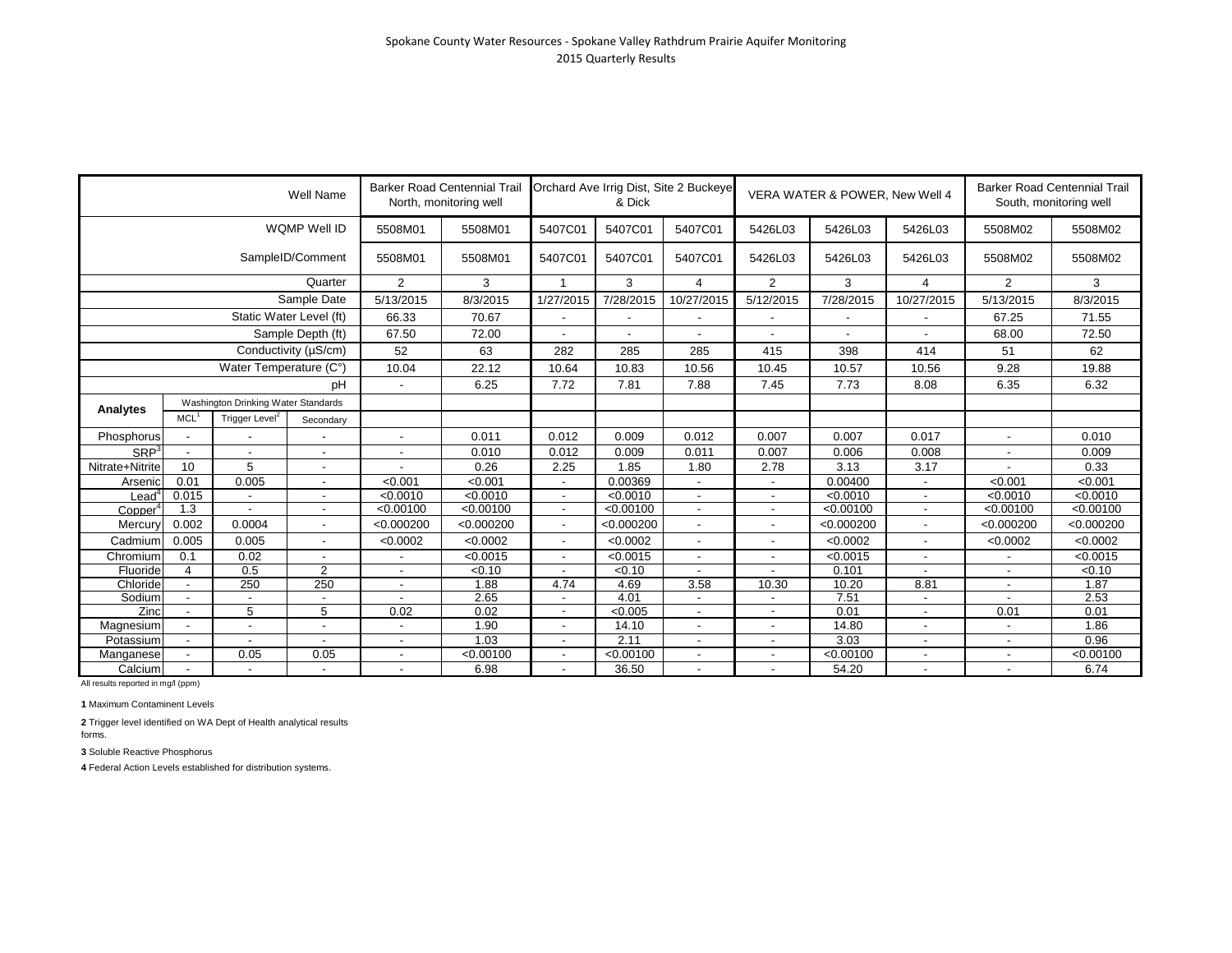|                     |                          |                                                                                                                                                                                                         | Well Name                | Springs at Sullivan<br>Park |                          |                | PASADENA PARK #2 |                |           |                          | Waikiki Springs |                          | I.E. COLD<br><b>STORAGE</b> |
|---------------------|--------------------------|---------------------------------------------------------------------------------------------------------------------------------------------------------------------------------------------------------|--------------------------|-----------------------------|--------------------------|----------------|------------------|----------------|-----------|--------------------------|-----------------|--------------------------|-----------------------------|
|                     |                          |                                                                                                                                                                                                         | WQMP Well ID             | 5411R05s                    | 5405K01                  | 5405K01        | 5405K01          | 5405K01        | 6306P01S  | 6306P01S                 | 6306P01S        | 6306P01S                 | 5213B01                     |
|                     |                          |                                                                                                                                                                                                         | SampleID/Comment         | 5411R05s                    | 5405K01                  | 5405K01        | 5405K01          | 5405K01        | 6306P01S  | 6306P01s                 | 6306P01s        | 6306P01s                 | 5213B01                     |
|                     |                          |                                                                                                                                                                                                         | Quarter                  | 3                           | $\mathbf{1}$             | $\overline{2}$ | 3                | $\overline{4}$ | 1         | $\overline{2}$           | 3               | 4                        | 3                           |
|                     |                          |                                                                                                                                                                                                         | Sample Date              | 8/5/2015                    | 1/27/2015                | 5/12/2015      | 7/28/2015        | 10/27/2015     | 1/27/2015 | 5/14/2015                | 8/4/2015        | 10/27/2015               | 7/28/2015                   |
|                     |                          | Static Water Level (ft)                                                                                                                                                                                 |                          | $\blacksquare$              |                          |                |                  |                |           |                          |                 |                          |                             |
|                     |                          |                                                                                                                                                                                                         | Sample Depth (ft)        | $\overline{a}$              |                          |                |                  |                |           |                          |                 |                          |                             |
|                     |                          |                                                                                                                                                                                                         |                          | 254                         | 209                      | 184            | 172              | 222            | 352       | 378                      | 384             | 380                      | 315                         |
|                     |                          |                                                                                                                                                                                                         |                          | 11.72                       | 9.97                     | 9.24           | 9.58             | 10.40          | 10.66     | 10.80                    | 12.20           | 10.83                    | 12.56                       |
|                     |                          |                                                                                                                                                                                                         | pH                       | 7.56                        | 7.58                     | 6.90           | 7.66             | 7.12           | 7.90      | 7.56                     | 7.77            | 8.55                     | 7.42                        |
|                     |                          | Conductivity (µS/cm)<br>Water Temperature (C°)<br>Washington Drinking Water Standards<br>Trigger Level <sup>2</sup><br>$\overline{\phantom{a}}$<br>$\overline{\phantom{a}}$<br>$\overline{\phantom{a}}$ |                          |                             |                          |                |                  |                |           |                          |                 |                          |                             |
| Analytes            | MCL <sup>1</sup>         |                                                                                                                                                                                                         | Secondary                |                             |                          |                |                  |                |           |                          |                 |                          |                             |
| Phosphorus          |                          |                                                                                                                                                                                                         |                          | 0.003                       | 0.011                    | 0.007          | 0.006            | 0.012          | 0.002     | < 0.002                  | 0.004           | < 0.002                  | 0.009                       |
| SRP <sup>3</sup>    |                          |                                                                                                                                                                                                         |                          | 0.002                       | 0.008                    | 0.005          | 0.005            | 0.012          | < 0.001   | < 0.001                  | < 0.001         | < 0.001                  | 0.008                       |
| Nitrate+Nitrite     | 10                       | 5                                                                                                                                                                                                       | $\overline{\phantom{0}}$ | 1.24                        | 3.15                     | 1.14           | 1.03             | 1.57           | 3.30      | 3.49                     | 4.17            | 4.04                     | 1.94                        |
| Arsenic             | 0.01                     | 0.005                                                                                                                                                                                                   | $\overline{\phantom{a}}$ | 0.00346                     |                          |                | 0.00104          |                |           |                          | 0.00219         |                          | 0.00249                     |
| Leaď                | 0.015                    | $\overline{\phantom{a}}$                                                                                                                                                                                |                          | < 0.0010                    | $\overline{\phantom{a}}$ |                | < 0.0010         |                |           |                          | < 0.0010        |                          | < 0.0010                    |
| Copper <sup>4</sup> | 1.3                      |                                                                                                                                                                                                         |                          | < 0.00100                   | $\overline{\phantom{a}}$ |                | 0.00262          | $\overline{a}$ |           |                          | < 0.00100       |                          | < 0.00100                   |
| Mercury             | 0.002                    | 0.0004                                                                                                                                                                                                  |                          | < 0.000200                  |                          |                | < 0.000200       | $\overline{a}$ |           |                          | < 0.000200      |                          | < 0.000200                  |
| Cadmium             | 0.005                    | 0.005                                                                                                                                                                                                   | $\overline{a}$           | < 0.0002                    |                          |                | < 0.0002         | $\blacksquare$ |           |                          | < 0.0002        |                          | < 0.0002                    |
| Chromium            | 0.1                      | 0.02                                                                                                                                                                                                    | $\blacksquare$           | < 0.0015                    | $\overline{\phantom{a}}$ |                | < 0.0015         | $\overline{a}$ |           | $\overline{\phantom{a}}$ | < 0.0015        | $\overline{\phantom{a}}$ | < 0.0015                    |
| Fluoride            | 4                        | 0.5                                                                                                                                                                                                     | $\overline{2}$           | $\sqrt{0.10}$               |                          |                | $\sqrt{0.10}$    | $\blacksquare$ |           |                          | $\sqrt{0.10}$   |                          | 50.10                       |
| Chloride            | $\overline{\phantom{a}}$ | 250                                                                                                                                                                                                     | 250                      | 2.26                        | 4.36                     | 3.51           | 3.24             | 3.06           | 11.60     | 14.70                    | 14.80           | 13.20                    | 19.00                       |
| Sodium              |                          | $\blacksquare$                                                                                                                                                                                          |                          | 2.94                        |                          |                | 3.40             |                |           |                          | 6.98            |                          | 7.94                        |
| Zinc                |                          | 5                                                                                                                                                                                                       | 5                        | < 0.005                     | $\overline{\phantom{a}}$ |                | 0.01             |                |           |                          | < 0.005         |                          | < 0.005                     |
| Magnesium           |                          | $\overline{\phantom{a}}$                                                                                                                                                                                | ÷                        | 13.30                       |                          |                | 6.86             |                |           |                          | 25.20           |                          | 12.00                       |
| Potassium           |                          |                                                                                                                                                                                                         |                          | 1.89                        |                          |                | 1.92             | $\blacksquare$ |           |                          | 2.85            |                          | 2.42                        |
| Manganese           |                          | 0.05                                                                                                                                                                                                    | 0.05                     | < 0.00100                   |                          |                | < 0.00100        |                |           |                          | < 0.00100       |                          | < 0.00100                   |
| Calcium             |                          | $\sim$                                                                                                                                                                                                  | $\overline{\phantom{a}}$ | 30.70                       |                          |                | 22.00            |                |           |                          | 42.50           |                          | 37.20                       |

**1** Maximum Contaminent Levels

**2** Trigger level identified on WA Dept of Health analytical results forms.

**3** Soluble Reactive Phosphorus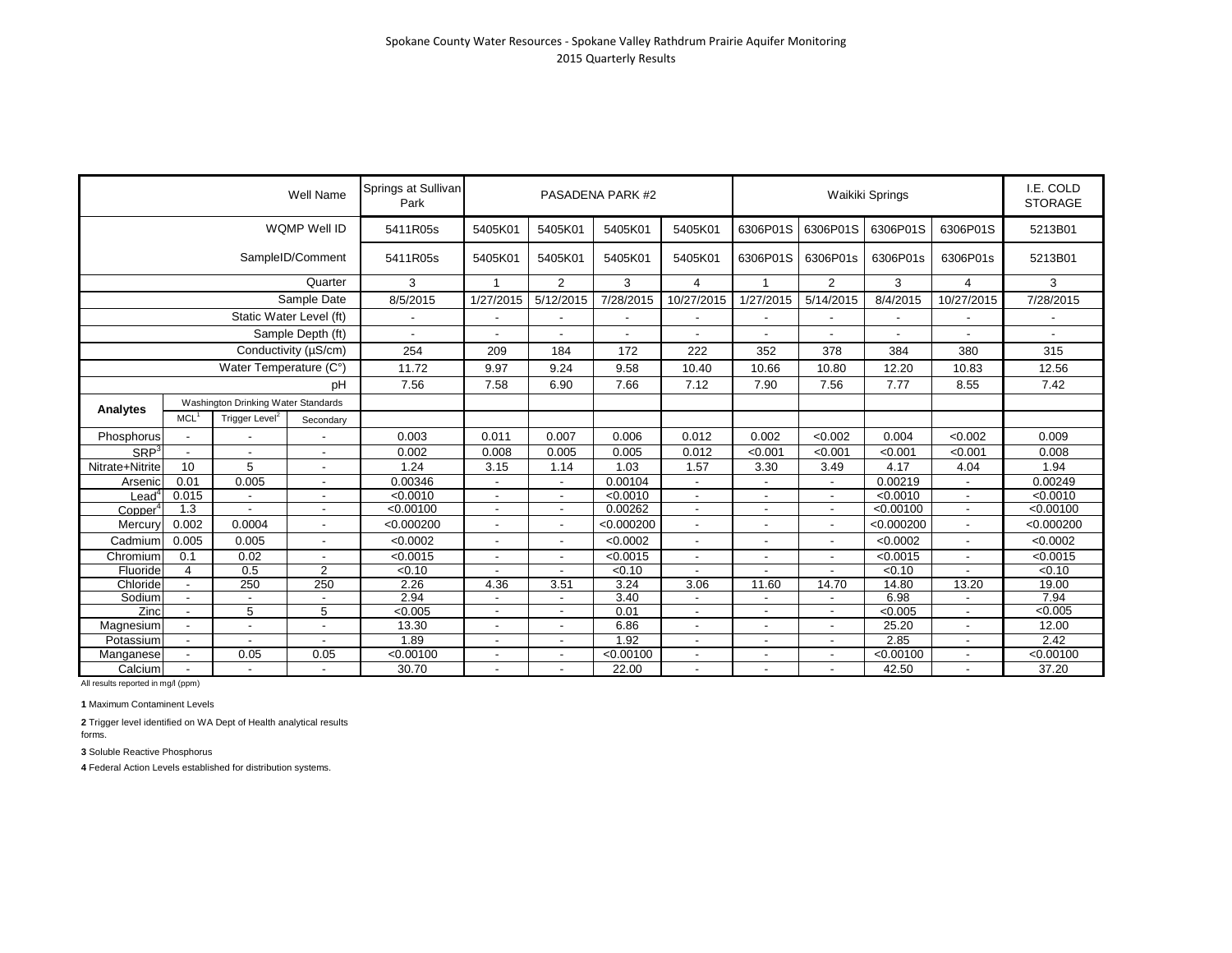|                  |                                                                                                                                                                                                                                                   |                          | Well Name                |                          | Denver & Marietta, City monitoring well |            |                          |                          | New Balfour Park monitoring well |                          | <b>ORCHARD AVE IRRIG</b><br>DIST, Site 1 |            | Hale's Ale Nested<br>Site, mid |
|------------------|---------------------------------------------------------------------------------------------------------------------------------------------------------------------------------------------------------------------------------------------------|--------------------------|--------------------------|--------------------------|-----------------------------------------|------------|--------------------------|--------------------------|----------------------------------|--------------------------|------------------------------------------|------------|--------------------------------|
|                  |                                                                                                                                                                                                                                                   |                          | WQMP Well ID             | 5308H01                  | 5308H01                                 | 5308H01    | 5417R02                  | 5417R02                  | 5417R02                          | 5417R02                  | 5312H01                                  | 5312H01    | 5311J07                        |
|                  |                                                                                                                                                                                                                                                   |                          | SampleID/Comment         | 5308H01                  | 5308H01                                 | 5308H01    | 5417R02                  | 5417R02                  | 5417R02                          | 5417R02                  | 5312H01                                  | 5312H01    | 5311J07                        |
|                  |                                                                                                                                                                                                                                                   |                          | Quarter                  |                          | 2                                       | 3          | $\overline{1}$           | $\overline{2}$           | 3                                | 4                        | $\overline{2}$                           | 3          | 3                              |
|                  |                                                                                                                                                                                                                                                   |                          | Sample Date              | 2/10/2015                | 5/13/2015                               | 8/6/2015   | 1/27/2015                | 5/12/2015                | 8/3/2015                         | 11/9/2015                | 5/13/2015                                | 7/28/2015  | 8/5/2015                       |
|                  |                                                                                                                                                                                                                                                   |                          |                          | 80.55                    | 83.64                                   | 87.52      | 67.9                     | 69.56                    | 74.16                            | 73.15                    |                                          |            | 69.18                          |
|                  |                                                                                                                                                                                                                                                   |                          |                          | 86.00                    | 86.00                                   | 88.50      | 69.00                    | 70.50                    | 75                               | 74                       |                                          |            | 105.00                         |
|                  |                                                                                                                                                                                                                                                   |                          |                          | 197                      | 169                                     | 225        | 205                      | 197                      | 201                              | 214                      | 294                                      | 265        | 334                            |
|                  | Conductivity (µS/cm)<br>Water Temperature (C°)<br>Washington Drinking Water Standards                                                                                                                                                             |                          |                          | 14.19                    | 11.71                                   | 12.52      | 13.16                    | 13.55                    | 13.95                            | 13.69                    | 10.52                                    | 10.76      | 13.31                          |
|                  |                                                                                                                                                                                                                                                   |                          | pH                       | 7.65                     | 7.46                                    | 7.42       | 7.74                     | 7.61                     | 7.39                             | 7.91                     | 7.68                                     | 7.81       | 7.68                           |
|                  | Static Water Level (ft)<br>Sample Depth (ft)<br>MCL <sup>1</sup><br>Trigger Level <sup>2</sup><br>$\overline{\phantom{a}}$<br>$\overline{\phantom{a}}$<br>10<br>5<br>0.01<br>0.005<br>0.015<br>$\overline{\phantom{a}}$<br>1.3<br>0.002<br>0.0004 |                          |                          |                          |                                         |            |                          |                          |                                  |                          |                                          |            |                                |
| Analytes         |                                                                                                                                                                                                                                                   |                          | Secondary                |                          |                                         |            |                          |                          |                                  |                          |                                          |            |                                |
| Phosphorus       |                                                                                                                                                                                                                                                   |                          |                          | 0.004                    | 0.003                                   | 0.004      | 0.011                    | 0.013                    | 0.007                            | 0.010                    | 0.015                                    | 0.014      | 0.004                          |
| SRP <sup>3</sup> |                                                                                                                                                                                                                                                   |                          |                          | 0.003                    | 0.003                                   | 0.003      | 0.007                    | 0.006                    | 0.005                            | 0.004                    | 0.015                                    |            | 0.003                          |
| Nitrate+Nitrite  |                                                                                                                                                                                                                                                   |                          |                          | 0.90                     | 0.74                                    | 1.29       | 1.00                     | 0.82                     | 0.90                             | 0.96                     | 1.78                                     | 1.67       | 1.71                           |
| Arsenic          |                                                                                                                                                                                                                                                   |                          |                          |                          |                                         | 0.00190    |                          |                          | 0.00262                          |                          | 0.00501                                  | 0.00537    | 0.00281                        |
| Lead"            |                                                                                                                                                                                                                                                   |                          | $\overline{\phantom{a}}$ | $\overline{a}$           | $\overline{a}$                          | < 0.0010   |                          | $\blacksquare$           | < 0.0010                         | $\overline{\phantom{a}}$ | < 0.0010                                 | < 0.0010   | < 0.0010                       |
| Copper           |                                                                                                                                                                                                                                                   |                          |                          | $\blacksquare$           | $\overline{\phantom{a}}$                | < 0.00100  | $\overline{\phantom{a}}$ | $\overline{\phantom{a}}$ | < 0.00100                        | $\sim$                   | 0.00101                                  | 0.00102    | < 0.00100                      |
| Mercury          |                                                                                                                                                                                                                                                   |                          |                          |                          |                                         | < 0.000200 |                          | $\blacksquare$           | < 0.000200                       |                          | < 0.000200                               | < 0.000200 | < 0.000200                     |
| Cadmium          | 0.005                                                                                                                                                                                                                                             | 0.005                    |                          |                          |                                         | < 0.0002   |                          | $\blacksquare$           | < 0.0002                         | $\sim$                   | < 0.0002                                 | < 0.0002   | < 0.0002                       |
| Chromium         | 0.1                                                                                                                                                                                                                                               | 0.02                     |                          |                          |                                         | < 0.0015   |                          |                          | < 0.0015                         | $\sim$                   |                                          | < 0.0015   | < 0.0015                       |
| Fluoride         | $\overline{4}$                                                                                                                                                                                                                                    | 0.5                      | $\overline{2}$           |                          |                                         | < 0.10     |                          |                          | 50.10                            |                          |                                          | < 0.10     | < 0.10                         |
| Chloride         | $\overline{\phantom{a}}$                                                                                                                                                                                                                          | 250                      | 250                      | 5.00                     | 3.52                                    | 5.63       | 4.53                     | 3.41                     | 3.50                             | 3.56                     | 4.44                                     | 4.04       | 5.68                           |
| Sodium           |                                                                                                                                                                                                                                                   |                          |                          |                          |                                         | 3.31       |                          |                          | 2.74                             |                          |                                          | 3.89       | 4.26                           |
| Zinc             | $\overline{a}$                                                                                                                                                                                                                                    | 5                        | 5                        | $\overline{a}$           | $\overline{a}$                          | < 0.005    |                          | $\overline{a}$           | < 0.005                          |                          | 0.01                                     | 0.01       | 0.01                           |
| Magnesium        |                                                                                                                                                                                                                                                   | $\overline{\phantom{a}}$ |                          |                          |                                         | 9.09       |                          |                          | 7.94                             |                          |                                          | 11.80      | 16.50                          |
| Potassium        | $\overline{\phantom{a}}$                                                                                                                                                                                                                          | $\overline{\phantom{a}}$ | $\overline{\phantom{a}}$ | $\overline{\phantom{a}}$ | $\overline{\phantom{a}}$                | 1.53       | $\overline{\phantom{a}}$ | $\overline{\phantom{a}}$ | 1.57                             | $\overline{\phantom{a}}$ | $\overline{\phantom{a}}$                 | 2.08       | 2.06                           |
| Manganese        | $\overline{\phantom{a}}$                                                                                                                                                                                                                          | 0.05                     | 0.05                     | $\blacksquare$           | $\blacksquare$                          | < 0.00100  | $\overline{\phantom{a}}$ | $\blacksquare$           | 0.00185                          | $\overline{\phantom{a}}$ | $\overline{\phantom{a}}$                 | < 0.00100  | < 0.00100                      |
| Calcium          | $\blacksquare$                                                                                                                                                                                                                                    | $\blacksquare$           | $\blacksquare$           |                          |                                         | 25.80      |                          |                          | 27.00                            |                          |                                          | 33.60      | 36.60                          |

**1** Maximum Contaminent Levels

**2** Trigger level identified on WA Dept of Health analytical results forms.

**3** Soluble Reactive Phosphorus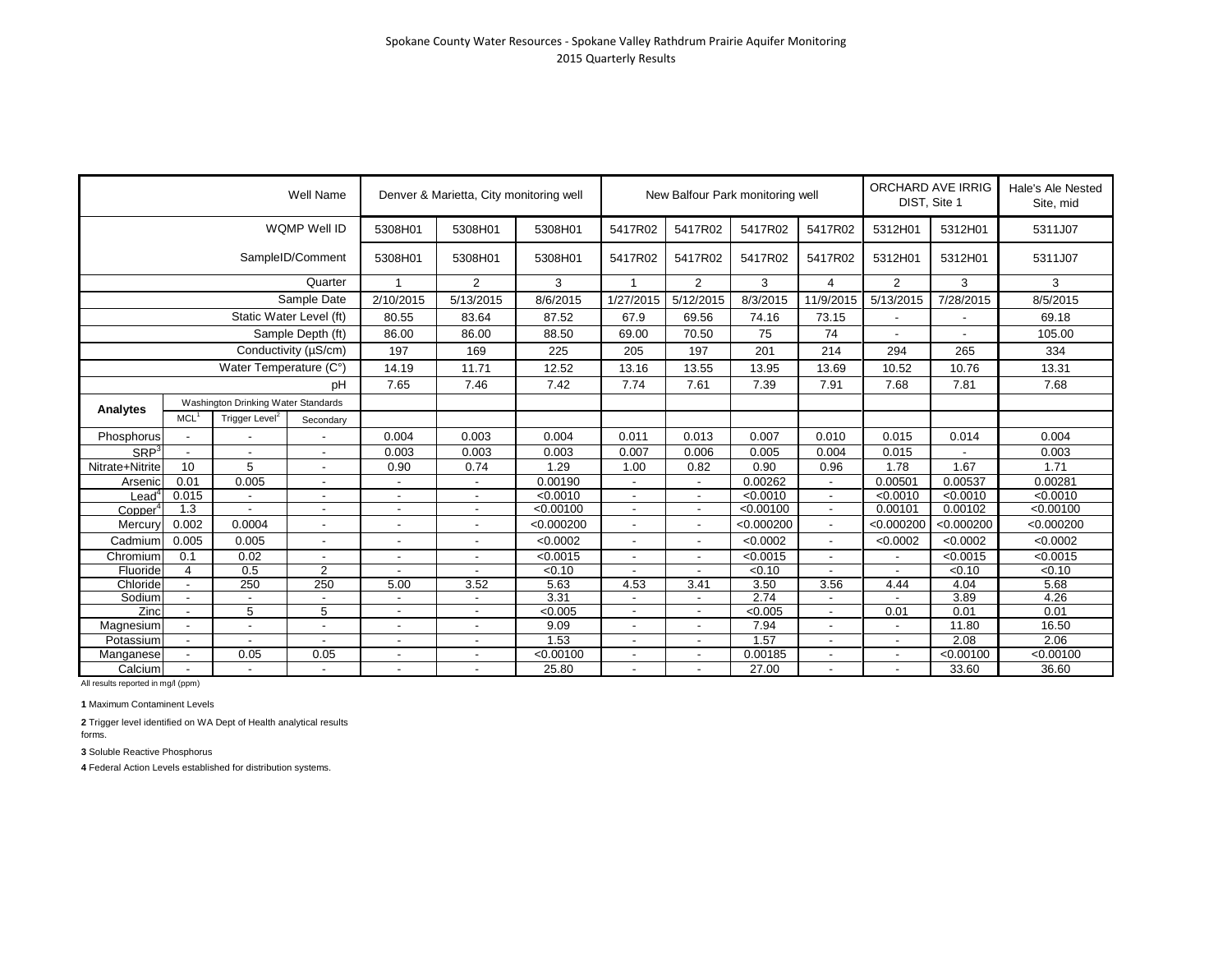|                  |                  |                                                                                                                                                                                                                                                                                                                                                                                         | Well Name                |                          |                          | Trent & Barker Road, monitoring well |                          |                          |            | Euclid & Barker monitoring well at CID5 |                          |                          | Mission & Barker monitoring<br>well at CID 4 |
|------------------|------------------|-----------------------------------------------------------------------------------------------------------------------------------------------------------------------------------------------------------------------------------------------------------------------------------------------------------------------------------------------------------------------------------------|--------------------------|--------------------------|--------------------------|--------------------------------------|--------------------------|--------------------------|------------|-----------------------------------------|--------------------------|--------------------------|----------------------------------------------|
|                  |                  |                                                                                                                                                                                                                                                                                                                                                                                         | WQMP Well ID             |                          |                          | 5505D01                              |                          | 5507A04                  | 5507A04    | 5507A04                                 | 5507A04                  | 5517D05                  | 5517D05                                      |
|                  |                  |                                                                                                                                                                                                                                                                                                                                                                                         |                          | 5505D01                  | 5505D01                  | 5505D01                              | 5505D01                  | 5507A01                  | 5507A04    | 5507A04 - CID<br>wells pumping          | 5507A04                  | 5517D05                  | 5517D05 - CID<br>wells pumping               |
|                  |                  |                                                                                                                                                                                                                                                                                                                                                                                         | Quarter                  | 1                        | $\overline{2}$           | 3                                    | 4                        | -1                       | 2          | 3                                       | 4                        | 2                        | 3                                            |
|                  |                  |                                                                                                                                                                                                                                                                                                                                                                                         | Sample Date              | 2/10/2015                | 5/13/2015                | 8/3/2015                             | 11/9/2015                | 2/10/2015                | 5/13/2015  | 8/3/2015                                | 11/9/2015                | 5/13/2015                | 8/3/2015                                     |
|                  |                  |                                                                                                                                                                                                                                                                                                                                                                                         |                          | 88.35                    | 92.23                    | 96.37                                | 94.63                    | 65.23                    | 69.37      | 73.74                                   | 71.78                    | 83.9                     | 88.28                                        |
|                  |                  |                                                                                                                                                                                                                                                                                                                                                                                         |                          | 89.50                    | 93.5                     | 97.50                                | 96.00                    | 69.50                    | 70.50      | 75.00                                   | 73.00                    | 85.00                    | 89.50                                        |
|                  |                  |                                                                                                                                                                                                                                                                                                                                                                                         |                          | 374                      | 362                      | 367                                  | 367                      | 351                      | 337        | 352                                     | 364                      | 86                       | 93                                           |
|                  |                  |                                                                                                                                                                                                                                                                                                                                                                                         |                          | 11.09                    | 12.02                    | 12.10                                | 11.82                    | 10.09                    | 10.42      | 11.23                                   | 10.94                    | 14.51                    | 13.26                                        |
|                  |                  |                                                                                                                                                                                                                                                                                                                                                                                         | рH                       | 7.56                     | 7.54                     | 7.58                                 | 7.89                     | 7.43                     | 7.43       | 7.44                                    | 7.60                     | 7.06                     | 6.90                                         |
|                  |                  |                                                                                                                                                                                                                                                                                                                                                                                         |                          |                          |                          |                                      |                          |                          |            |                                         |                          |                          |                                              |
| Analytes         | MCL <sup>1</sup> | SampleID/Comment<br>Static Water Level (ft)<br>Sample Depth (ft)<br>Conductivity (µS/cm)<br>Water Temperature (C°)<br>Washington Drinking Water Standards<br>Trigger Level <sup>2</sup><br>Secondary<br>$\blacksquare$<br>$\blacksquare$<br>5<br>10<br>0.005<br>0.0004<br>0.005<br>0.02<br>0.5<br>4<br>250<br>$\blacksquare$<br>5<br>$\overline{\phantom{a}}$<br>0.05<br>$\blacksquare$ |                          |                          |                          |                                      |                          |                          |            |                                         |                          |                          |                                              |
| Phosphorus       |                  |                                                                                                                                                                                                                                                                                                                                                                                         |                          | 0.011                    | 0.011                    | 0.010                                | 0.015                    | $\overline{a}$           | < 0.002    | 0.004                                   | < 0.002                  |                          | 0.004                                        |
| SRP <sup>3</sup> |                  |                                                                                                                                                                                                                                                                                                                                                                                         | $\blacksquare$           | 0.011                    | 0.011                    | 0.010                                | 0.007                    |                          | 0.001      | < 0.001                                 | < 0.001                  |                          | 0.002                                        |
| Nitrate+Nitrite  |                  |                                                                                                                                                                                                                                                                                                                                                                                         | $\blacksquare$           | 3.21                     | 3.14                     | 3.65                                 | 3.42                     | 1.60                     | 1.50       | 1.74                                    | 1.79                     |                          | 0.44                                         |
| Arsenic          | 0.01             |                                                                                                                                                                                                                                                                                                                                                                                         | -                        | $\overline{\phantom{a}}$ |                          | 0.00455                              | $\blacksquare$           |                          | 0.00207    | 0.00155                                 | $\overline{a}$           | 0.00162                  | < 0.001                                      |
| _ead"            | 0.015            |                                                                                                                                                                                                                                                                                                                                                                                         | -                        | $\blacksquare$           |                          | < 0.0010                             | $\overline{\phantom{a}}$ | $\blacksquare$           | < 0.0010   | $\sqrt{0.0010}$                         | $\overline{a}$           | < 0.0010                 | $\sqrt{0.0010}$                              |
| Copper           | 1.3              |                                                                                                                                                                                                                                                                                                                                                                                         | $\overline{\phantom{a}}$ | $\blacksquare$           | $\overline{\phantom{a}}$ | < 0.00100                            | $\overline{\phantom{a}}$ | $\blacksquare$           | < 0.00100  | < 0.00100                               | $\overline{a}$           | < 0.00100                | < 0.00100                                    |
| Mercury          | 0.002            |                                                                                                                                                                                                                                                                                                                                                                                         | $\overline{a}$           | $\overline{\phantom{a}}$ | $\overline{\phantom{a}}$ | < 0.000200                           | $\blacksquare$           |                          | < 0.000200 | < 0.000200                              | $\overline{a}$           | < 0.000200               | < 0.000200                                   |
| Cadmium          | 0.005            |                                                                                                                                                                                                                                                                                                                                                                                         | $\blacksquare$           | $\overline{\phantom{a}}$ |                          | < 0.0002                             | $\blacksquare$           | $\overline{\phantom{a}}$ | < 0.0002   | < 0.0002                                | $\overline{\phantom{a}}$ | < 0.0002                 | < 0.0002                                     |
| Chromium         | 0.1              |                                                                                                                                                                                                                                                                                                                                                                                         | $\overline{\phantom{0}}$ | $\blacksquare$           | $\overline{\phantom{a}}$ | < 0.0015                             | $\sim$                   | $\overline{\phantom{a}}$ |            | < 0.0015                                | $\blacksquare$           |                          | < 0.0015                                     |
| Fluoride         |                  |                                                                                                                                                                                                                                                                                                                                                                                         | $\overline{2}$           |                          |                          | < 0.10                               |                          |                          |            | < 0.10                                  |                          |                          | < 0.10                                       |
| Chloride         |                  |                                                                                                                                                                                                                                                                                                                                                                                         | 250                      | 7.21                     | 6.56                     | 7.68                                 | 6.10                     | 2.61                     | 2.26       | 2.22                                    | 2.30                     | $\overline{\phantom{a}}$ | 1.77                                         |
| Sodium           |                  |                                                                                                                                                                                                                                                                                                                                                                                         | $\blacksquare$           | $\blacksquare$           |                          | 6.20                                 | $\overline{\phantom{a}}$ |                          |            | 3.20                                    | $\overline{\phantom{a}}$ |                          | 2.02                                         |
| Zinc             |                  |                                                                                                                                                                                                                                                                                                                                                                                         | 5                        | $\overline{\phantom{0}}$ |                          | < 0.005                              | ٠                        | $\blacksquare$           | <0.005     | < 0.005                                 | $\overline{\phantom{a}}$ | < 0.005                  | < 0.005                                      |
| Magnesium        |                  |                                                                                                                                                                                                                                                                                                                                                                                         | $\overline{\phantom{0}}$ | $\overline{\phantom{a}}$ |                          | 14.50                                | $\overline{\phantom{a}}$ |                          |            | 19.20                                   | $\overline{\phantom{a}}$ |                          | 3.68                                         |
| Potassium        |                  |                                                                                                                                                                                                                                                                                                                                                                                         |                          | $\overline{\phantom{a}}$ |                          | 2.50                                 | $\blacksquare$           |                          |            | 2.23                                    | $\overline{a}$           |                          | 1.08                                         |
| Manganese        |                  |                                                                                                                                                                                                                                                                                                                                                                                         | 0.05                     |                          |                          | < 0.00100                            |                          |                          |            | < 0.00100                               |                          |                          | < 0.00100                                    |
| Calcium          |                  |                                                                                                                                                                                                                                                                                                                                                                                         | $\blacksquare$           | $\blacksquare$           | $\overline{\phantom{a}}$ | 49.80                                | $\blacksquare$           | $\blacksquare$           | $\sim$     | 44.50                                   | $\overline{\phantom{a}}$ | $\blacksquare$           | 11.50                                        |

**1** Maximum Contaminent Levels

**2** Trigger level identified on WA Dept of Health analytical results forms.

**3** Soluble Reactive Phosphorus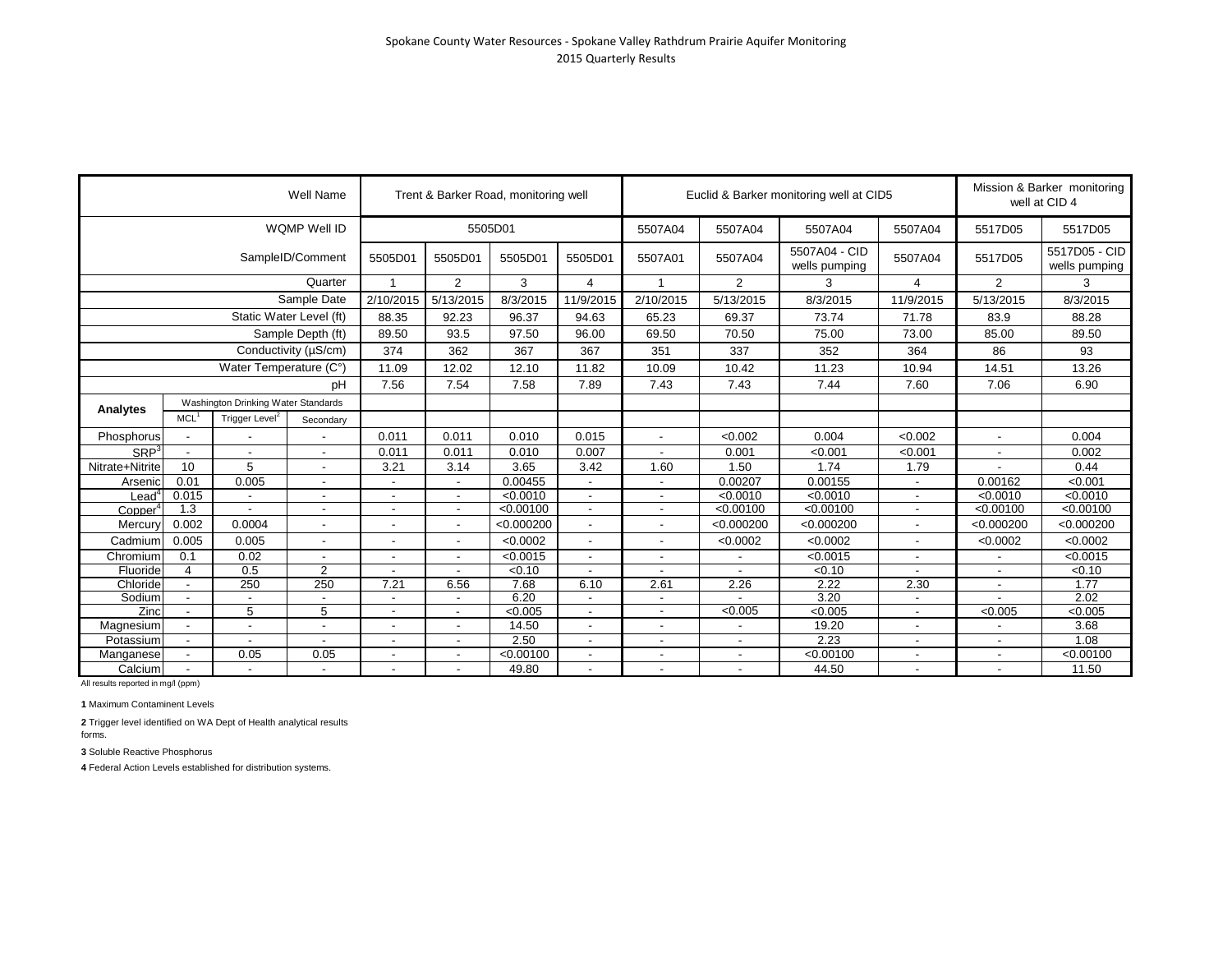|                     |                  |                                                                                                           | Well Name               | Spokane Fish<br>Hatchery well |                          | Barker Road north of river,<br>monitoring well |            |                          |                          | SPOKANE FISH HATCHERY, GRIFFITH SPR |                          | Third & Havana Nested Site,<br>mid |            |
|---------------------|------------------|-----------------------------------------------------------------------------------------------------------|-------------------------|-------------------------------|--------------------------|------------------------------------------------|------------|--------------------------|--------------------------|-------------------------------------|--------------------------|------------------------------------|------------|
|                     |                  |                                                                                                           | WQMP Well ID            | 6211K01                       |                          | 5507H01                                        |            |                          |                          | 6211J01S                            |                          | 5322A03                            | 5322A03    |
|                     |                  |                                                                                                           | SampleID/Comment        | 6211K01                       | 5507H01                  | 5507H01                                        | 5507H01    | 6211J01S                 | 6211J01s                 | 6211J01s                            | 6211J01s                 | 5322A03                            | 5322A03    |
|                     |                  |                                                                                                           | Quarter                 | 3                             | $\overline{1}$           | $\overline{2}$                                 | 3          | $\overline{1}$           | $\overline{2}$           | 3                                   | $\overline{4}$           | 3                                  | 3          |
|                     |                  |                                                                                                           | Sample Date             | 8/4/2015                      | 2/10/2015                | 5/13/2015                                      | 8/3/2015   | 1/27/2015                | 5/14/2015                | 8/4/2015                            | 10/27/2015               | 8/4/2015                           | 5/13/2015  |
|                     |                  |                                                                                                           | Static Water Level (ft) |                               |                          | 47.92                                          | 52.05      |                          |                          |                                     | $\overline{\phantom{a}}$ | 53.61                              | 53.61      |
|                     |                  |                                                                                                           | Sample Depth (ft)       | $\blacksquare$                | $\overline{\phantom{a}}$ | 49                                             | 53.00      |                          |                          |                                     |                          | 90.00                              | 90.00      |
|                     |                  |                                                                                                           |                         | 292                           | $\overline{a}$           | 55                                             | 61         | 305                      | 314                      | 295                                 | 313                      | 261                                | 261        |
|                     |                  |                                                                                                           |                         | 12.60                         |                          | 11.21                                          | 23.76      | 11.00                    | 11.05                    | 12.00                               | 11.05                    | 13.83                              | 13.83      |
|                     |                  |                                                                                                           | pH                      | 8.22                          | $\overline{\phantom{a}}$ | 6.16                                           | 6.51       | 7.87                     | 7.69                     | 8.12                                | 8.56                     | 7.80                               | 7.80       |
|                     |                  | Washington Drinking Water Standards<br>Trigger Level <sup>2</sup>                                         |                         |                               |                          |                                                |            |                          |                          |                                     |                          |                                    |            |
| Analytes            | MCL <sup>1</sup> | Conductivity (µS/cm)<br>Water Temperature (C°)<br>$\blacksquare$<br>$\blacksquare$<br>5<br>$\blacksquare$ |                         |                               |                          |                                                |            |                          |                          |                                     |                          |                                    |            |
| Phosphorus          |                  |                                                                                                           |                         | 0.005                         | < 0.002                  |                                                | 0.013      | 0.004                    | 0.005                    | 0.005                               | 0.005                    | 0.007                              | 0.007      |
| SRP <sup>3</sup>    |                  |                                                                                                           |                         | 0.003                         | < 0.001                  | $\overline{\phantom{a}}$                       | 0.012      | 0.003                    | 0.001                    | < 0.001                             | 0.002                    | 0.007                              | 0.007      |
| Nitrate+Nitrite     | 10               | Secondary                                                                                                 |                         | 1.51                          |                          |                                                | 0.28       | 1.51                     | 1.51                     | 1.63                                | 1.75                     | 1.66                               | 1.66       |
| Arsenic             | 0.01             | 0.005                                                                                                     | $\blacksquare$          | 0.00373                       | $\blacksquare$           | < 0.001                                        | < 0.001    | $\overline{\phantom{a}}$ | $\overline{\phantom{a}}$ | 0.00347                             | $\overline{\phantom{a}}$ | 0.00237                            | 0.00237    |
| $\_$ ead $^4$       | 0.015            | $\overline{\phantom{a}}$                                                                                  | $\blacksquare$          | < 0.0010                      | $\overline{\phantom{a}}$ | < 0.0010                                       | 0.00       | $\overline{\phantom{a}}$ | $\overline{\phantom{a}}$ | < 0.0010                            | $\sim$                   | < 0.0010                           | < 0.0010   |
| Copper <sup>4</sup> | 1.3              |                                                                                                           | $\blacksquare$          | < 0.00100                     | $\overline{\phantom{a}}$ | < 0.00100                                      | < 0.00100  | $\overline{\phantom{a}}$ | $\overline{\phantom{a}}$ | < 0.00100                           | $\overline{\phantom{a}}$ | < 0.00100                          | < 0.00100  |
| Mercury             | 0.002            | 0.0004                                                                                                    |                         | < 0.000200                    |                          | < 0.000200                                     | < 0.000200 |                          |                          | < 0.000200                          | $\overline{\phantom{0}}$ | < 0.000200                         | < 0.000200 |
| Cadmium             | 0.005            | 0.005                                                                                                     | $\blacksquare$          | < 0.0002                      | $\blacksquare$           | < 0.0002                                       | 0.00023    |                          | $\overline{\phantom{a}}$ | < 0.0002                            | $\blacksquare$           | < 0.0002                           | < 0.0002   |
| Chromium            | 0.1              | 0.02                                                                                                      |                         | < 0.0015                      | $\overline{\phantom{a}}$ |                                                | < 0.0015   |                          | $\blacksquare$           | < 0.0015                            | $\overline{\phantom{a}}$ | < 0.0015                           | < 0.0015   |
| Fluoride            | $\overline{4}$   | 0.5                                                                                                       | 2                       | < 0.10                        | $\overline{\phantom{a}}$ |                                                | < 0.10     |                          |                          | < 0.10                              |                          | < 0.10                             | < 0.10     |
| Chloride            |                  | 250                                                                                                       | 250                     | 6.65                          | $\overline{\phantom{a}}$ | $\overline{\phantom{a}}$                       | 2.08       | 7.17                     | 8.31                     | 7.78                                | 7.45                     | 6.90                               | 6.90       |
| Sodium              |                  | $\overline{\phantom{a}}$                                                                                  |                         | 4.21                          | $\overline{\phantom{a}}$ | $\overline{a}$                                 | 2.62       |                          |                          | 4.44                                | $\overline{a}$           | 4.67                               | 4.67       |
| Zinc                |                  | 5                                                                                                         | 5                       | 0.01                          | $\overline{\phantom{a}}$ | 0.01                                           | 0.02       | $\overline{\phantom{a}}$ | $\overline{a}$           | < 0.005                             | ٠                        | < 0.005                            | < 0.005    |
| Magnesium           |                  |                                                                                                           |                         | 18.20                         |                          |                                                | 1.86       |                          |                          | 18.60                               |                          | 12.00                              | 12.00      |
| Potassium           |                  |                                                                                                           |                         | 2.26                          | $\overline{\phantom{a}}$ |                                                | 0.98       |                          | $\overline{\phantom{a}}$ | 2.35                                | $\overline{\phantom{a}}$ | 2.04                               | 2.04       |
| Manganese           |                  | 0.05                                                                                                      | 0.05                    | < 0.00100                     | $\overline{\phantom{a}}$ | $\overline{\phantom{a}}$                       | 0.00233    | $\blacksquare$           | $\blacksquare$           | < 0.00100                           | $\overline{\phantom{a}}$ | < 0.00100                          | < 0.00100  |
| Calcium             |                  | $\overline{\phantom{a}}$                                                                                  |                         | 33.60                         | $\overline{\phantom{a}}$ |                                                | 6.48       |                          | $\blacksquare$           | 34.30                               | $\blacksquare$           | 35.50                              | 35.50      |

**1** Maximum Contaminent Levels

**2** Trigger level identified on WA Dept of Health analytical results forms.

**3** Soluble Reactive Phosphorus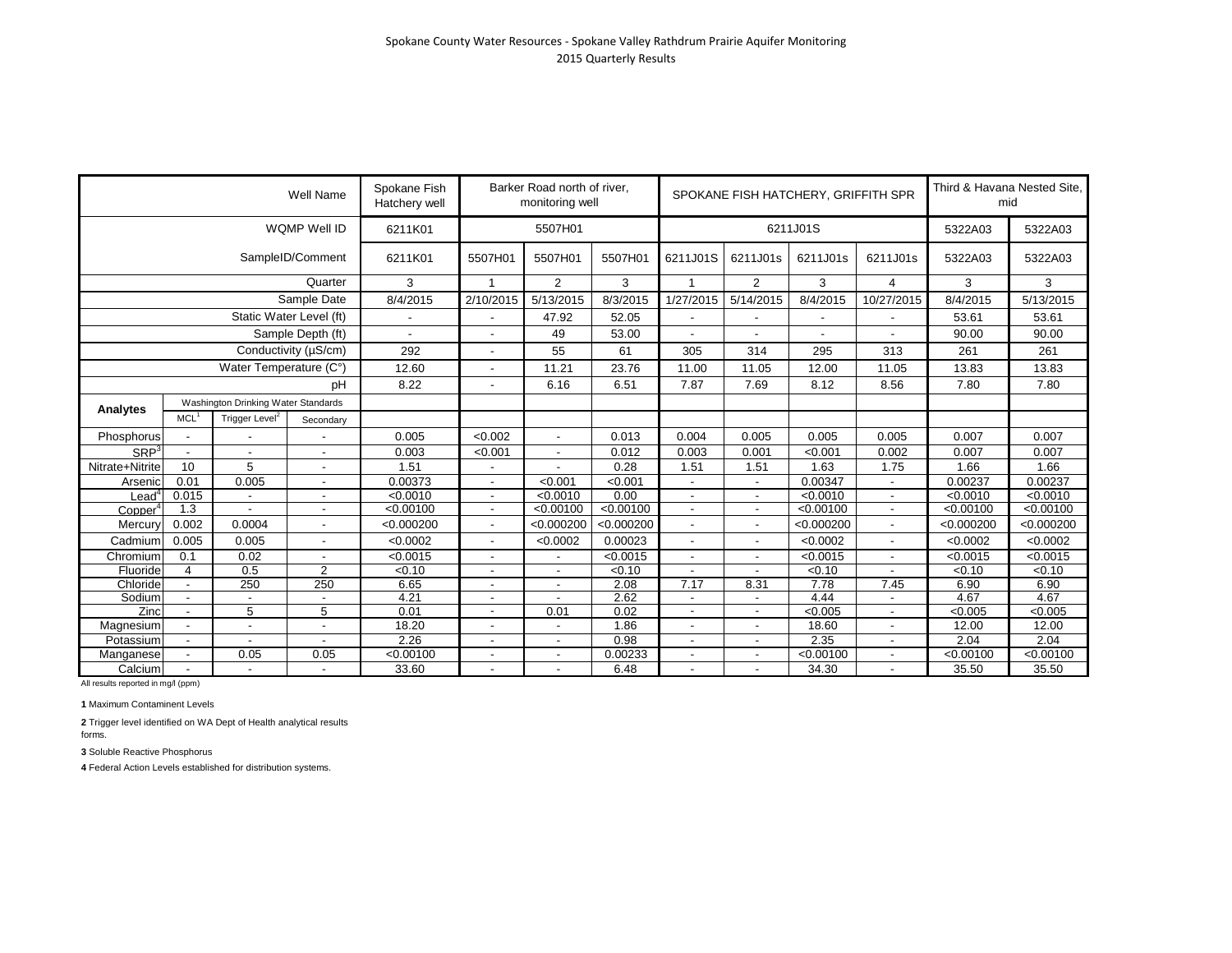|                     |                          |                                                                                                          | <b>Well Name</b>         | NE Community Center,<br>City monitoring well |                          |                          | East Valley High School monitoring well |                          |                          |                | E. SPOKANE WTR DIST, Site 1 |                        |
|---------------------|--------------------------|----------------------------------------------------------------------------------------------------------|--------------------------|----------------------------------------------|--------------------------|--------------------------|-----------------------------------------|--------------------------|--------------------------|----------------|-----------------------------|------------------------|
|                     |                          |                                                                                                          | WQMP Well ID             | 5304G01                                      | 6436N01                  | 6436N01                  | 6436N01                                 | 6436N01                  | 5324G01                  | 5324G01        | 5324G01                     | 5324G01                |
|                     |                          |                                                                                                          | SampleID/Comment         | 5304G01                                      | 6436N01                  | 6436N01                  | 6436N01                                 | 6436N01                  | 5324G01                  | 5324G01        | 5324G01                     | 5324G01 not<br>running |
|                     |                          |                                                                                                          | Quarter                  | 3                                            | 1                        | $\overline{2}$           | 3                                       | 4                        | 1                        | $\overline{2}$ | 3                           | $\overline{4}$         |
|                     |                          |                                                                                                          | Sample Date              | 8/6/2015                                     | 2/10/2015                | 5/12/2015                | 8/5/2015                                | 11/9/2015                | 1/27/2015                | 5/14/2015      | 7/28/2015                   | 10/27/2015             |
|                     |                          |                                                                                                          | Static Water Level (ft)  | 181.04                                       | 110.73                   | 114.49                   | 119.24                                  | 117.25                   |                          |                |                             |                        |
|                     |                          |                                                                                                          | Sample Depth (ft)        | 183.00                                       | 113                      | 116                      | 120.5                                   | 118.00                   |                          |                |                             |                        |
|                     |                          |                                                                                                          | Conductivity (µS/cm)     | 281                                          | 487                      | 492                      | 590                                     | 672                      | 430                      | 458            | 451                         | 306                    |
|                     |                          |                                                                                                          |                          | 13.69                                        | 12.93                    | 12.97                    | 14.69                                   | 13.88                    | 10.50                    | 11.02          | 11.03                       | 12.51                  |
|                     |                          | рH                                                                                                       |                          | 7.90                                         | 7.25                     | 7.23                     | 7.27                                    | 7.83                     | 7.54                     | 7.47           | 7.66                        | 8.31                   |
|                     |                          |                                                                                                          |                          |                                              |                          |                          |                                         |                          |                          |                |                             |                        |
| Analytes            | MCL <sup>1</sup>         | Water Temperature (C°)<br>Trigger Level <sup>2</sup><br>$\overline{\phantom{a}}$                         |                          |                                              |                          |                          |                                         |                          |                          |                |                             |                        |
| Phosphorus          |                          |                                                                                                          |                          | 0.004                                        | 0.044                    | 0.049                    | 0.046                                   | 0.046                    | 0.018                    | 0.019          | 0.019                       | 0.012                  |
| SRP <sup>3</sup>    | $\overline{\phantom{a}}$ | Washington Drinking Water Standards<br>Secondary<br>$\overline{\phantom{a}}$<br>$\overline{\phantom{a}}$ |                          | 0.001                                        | 0.043                    | 0.048                    | 0.044                                   | 0.042                    | 0.018                    | 0.018          | 0.019                       | 0.009                  |
| Nitrate+Nitrite     | 10                       | 5                                                                                                        | $\overline{a}$           | 1.38                                         | 5.10                     | 4.06                     | 6.39                                    | 6.23                     | 4.34                     | 3.49           | 3.66                        | 2.30                   |
| Arsenic             | 0.01                     | 0.005                                                                                                    | $\blacksquare$           | 0.00267                                      |                          | $\overline{\phantom{a}}$ | 0.00245                                 | $\overline{\phantom{a}}$ | $\overline{\phantom{a}}$ |                | 0.00494                     |                        |
| $\mathsf{lead}^4$   | 0.015                    | $\overline{\phantom{a}}$                                                                                 | $\blacksquare$           | < 0.0010                                     |                          |                          | < 0.0010                                | $\blacksquare$           |                          |                | < 0.0010                    |                        |
| Copper <sup>4</sup> | 1.3                      |                                                                                                          | $\blacksquare$           | < 0.00100                                    |                          |                          | 0.00113                                 | $\blacksquare$           |                          |                | 0.00107                     | $\blacksquare$         |
| Mercury             | 0.002                    | 0.0004                                                                                                   |                          | < 0.000200                                   |                          |                          | < 0.000200                              | $\overline{a}$           |                          |                | < 0.000200                  |                        |
| Cadmium             | 0.005                    | 0.005                                                                                                    | $\overline{a}$           | < 0.0002                                     | $\overline{\phantom{a}}$ | $\overline{\phantom{0}}$ | < 0.0002                                | $\overline{\phantom{a}}$ |                          |                | < 0.0002                    |                        |
| Chromium            | 0.1                      | 0.02                                                                                                     |                          | < 0.0015                                     |                          |                          | 0.00190                                 | $\overline{a}$           |                          |                | < 0.0015                    |                        |
| Fluoride            | 4                        | 0.5                                                                                                      | $\overline{2}$           | 0.214                                        |                          |                          | $\sqrt{6.10}$                           |                          |                          |                | $\sqrt{6.10}$               |                        |
| Chloride            | $\overline{a}$           | 250                                                                                                      | 250                      | 6.66                                         | 12.30                    | 11.90                    | 15.30                                   | 24.20                    | 16.10                    | 18.40          | 17.50                       | 8.04                   |
| Sodium              | $\blacksquare$           | $\overline{\phantom{a}}$                                                                                 | $\overline{\phantom{0}}$ | 4.55                                         |                          |                          | 9.64                                    | $\blacksquare$           |                          |                | 9.30                        |                        |
| Zinc                | $\blacksquare$           | 5                                                                                                        | 5                        | < 0.005                                      |                          |                          | < 0.005                                 | $\blacksquare$           |                          |                | 0.01                        |                        |
| Magnesium           |                          |                                                                                                          |                          | 13.50                                        |                          |                          | 28.90                                   |                          |                          |                | 18.60                       |                        |
| Potassium           | $\overline{\phantom{a}}$ |                                                                                                          | $\overline{\phantom{a}}$ | 1.81                                         |                          |                          | 4.02                                    |                          |                          |                | 3.23                        |                        |
| Manganese           | $\overline{\phantom{a}}$ | 0.05                                                                                                     | 0.05                     | < 0.00100                                    | $\overline{\phantom{a}}$ | $\overline{\phantom{a}}$ | 0.00961                                 | $\overline{\phantom{a}}$ | $\overline{\phantom{a}}$ | $\blacksquare$ | < 0.00100                   | $\blacksquare$         |
| Calcium             |                          | ÷,                                                                                                       |                          | 29.10                                        |                          | $\blacksquare$           | 66.20                                   | $\overline{\phantom{a}}$ |                          |                | 57.20                       | $\overline{a}$         |

**1** Maximum Contaminent Levels

**2** Trigger level identified on WA Dept of Health analytical results forms.

**3** Soluble Reactive Phosphorus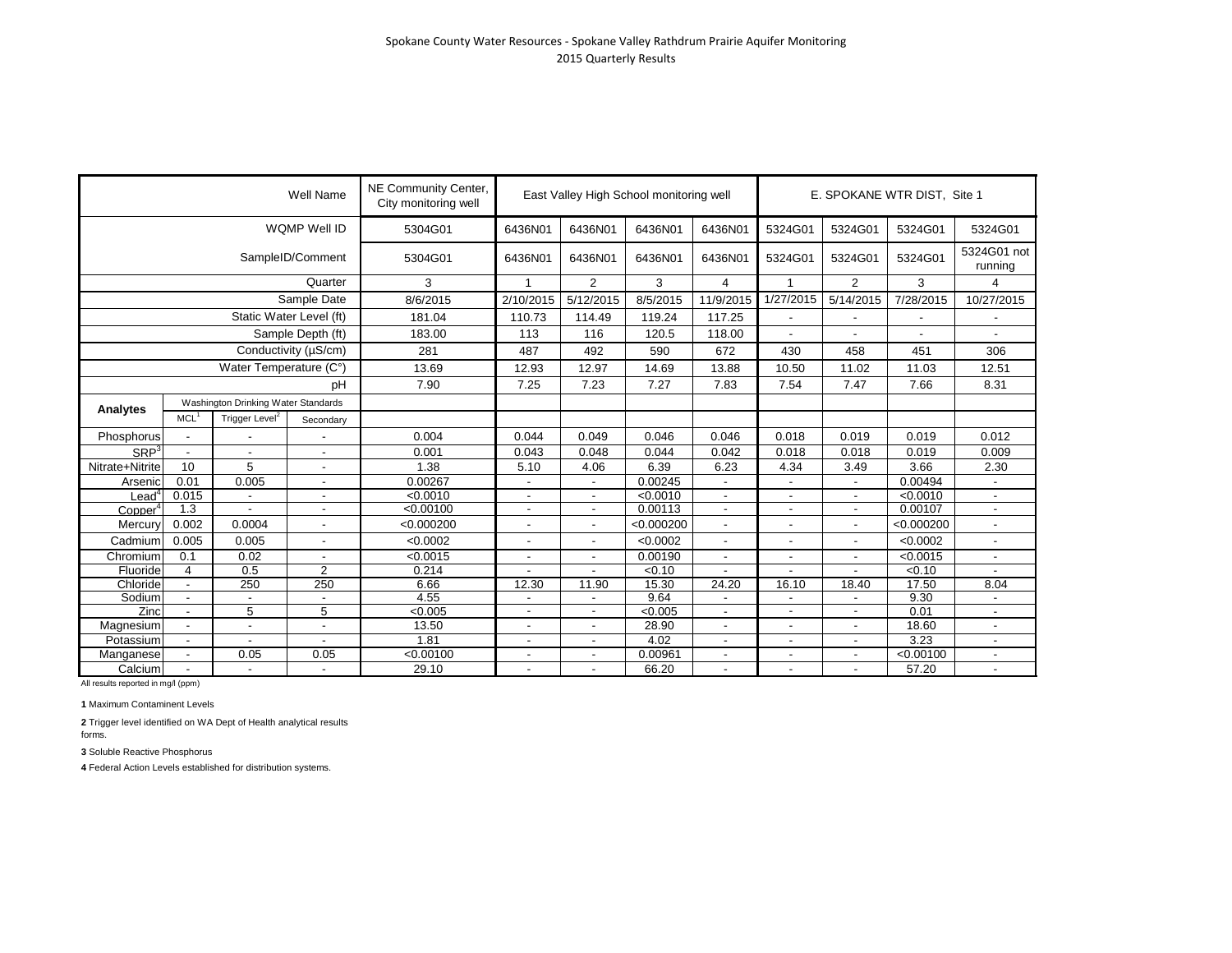|                                 |                          |                                     | Well Name                  | <b>NORTH SPOKANE</b><br>IRRIG. DIST. #4, Site 4 |                          |                          |            | Idaho Road 1000 ft south of Trent, monitoring well |                          | MODERN ELECT WATER,<br>Site 11, well #2, C | <b>MODERN ELECT</b><br>WATER, Site 6 |
|---------------------------------|--------------------------|-------------------------------------|----------------------------|-------------------------------------------------|--------------------------|--------------------------|------------|----------------------------------------------------|--------------------------|--------------------------------------------|--------------------------------------|
|                                 |                          |                                     | <b>WQMP Well ID</b>        | 6328H01                                         | 6524R01                  | 6524R01                  | 6524R01    | 6524R01                                            | 6524R01                  | 5415E03                                    | 5408N01                              |
|                                 |                          |                                     | SampleID/Comment           | 6328H01                                         | 6524R01                  | 6524R01a                 | 6524R01    | 6524R01a                                           | 6524R01                  | 5415E03 north                              | 5408N01                              |
|                                 |                          |                                     | Quarter                    | 3                                               |                          | -1                       | 3          | 3                                                  | 4                        | 3                                          | 3                                    |
|                                 |                          |                                     | Sample Date                | 8/4/2015                                        | 2/10/2015                | 2/10/2015                | 8/3/2015   | 8/3/2015                                           | 11/9/2015                | 7/28/2015                                  | 7/28/2015                            |
|                                 |                          | Static Water Level (ft)             |                            |                                                 | 122.13                   |                          | 128.51     |                                                    | 127.95                   |                                            |                                      |
|                                 |                          |                                     | Sample Depth (ft)          |                                                 | 123.50                   |                          | 129.50     | $\overline{\phantom{a}}$                           | 129.00                   |                                            |                                      |
|                                 |                          |                                     | Conductivity ( $\mu$ S/cm) | 251                                             | 322                      | $\overline{\phantom{a}}$ | 303        | $\overline{\phantom{a}}$                           | 317                      | 205                                        | 249                                  |
|                                 |                          | Water Temperature (C°)              |                            | 13.20                                           | 10.62                    |                          | 11.37      |                                                    | 11.47                    | 10.92                                      | 10.96                                |
|                                 |                          |                                     | pH                         | 7.74                                            | 7.66                     |                          | 7.58       | $\overline{\phantom{a}}$                           | 7.74                     | 8.01                                       | 7.95                                 |
|                                 |                          | Washington Drinking Water Standards |                            |                                                 |                          |                          |            |                                                    |                          |                                            |                                      |
| Analytes                        | MCL <sup>1</sup>         | Trigger Level <sup>2</sup>          | Secondary                  |                                                 |                          |                          |            |                                                    |                          |                                            |                                      |
| Phosphorus                      |                          |                                     |                            | 0.004                                           | 0.009                    | 0.014                    | 0.003      | 0.003                                              | 0.003                    | 0.005                                      | 0.003                                |
| SRP <sup>3</sup>                | $\blacksquare$           | $\overline{\phantom{a}}$            | $\blacksquare$             | 0.003                                           | 0.002                    | 0.002                    | 0.002      | 0.001                                              | 0.002                    | 0.003                                      | 0.003                                |
| Nitrate+Nitrite                 | 10                       | 5                                   | $\overline{\phantom{a}}$   | 1.26                                            | 1.02                     | 2.54                     | 2.57       | 2.57                                               | 2.68                     | 0.94                                       | 1.24                                 |
| Arsenic                         | 0.01                     | 0.005                               |                            | 0.00233                                         |                          |                          | 0.00320    | 0.00256                                            |                          | 0.00326                                    | 0.00240                              |
| ead $4$                         | 0.015                    |                                     |                            | < 0.0010                                        |                          |                          | < 0.0010   | < 0.0010                                           | $\overline{\phantom{a}}$ | < 0.0010                                   | < 0.0010                             |
| Co <sub>oper</sub> <sup>4</sup> | 1.3                      |                                     |                            | 0.00104                                         |                          | $\overline{\phantom{a}}$ | < 0.00100  | < 0.00100                                          | $\blacksquare$           | < 0.00100                                  | < 0.00100                            |
| Mercury                         | 0.002                    | 0.0004                              | $\overline{\phantom{a}}$   | < 0.000200                                      |                          |                          | < 0.000200 | < 0.000200                                         | $\blacksquare$           | < 0.000200                                 | < 0.000200                           |
| Cadmium                         | 0.005                    | 0.005                               |                            | < 0.0002                                        |                          |                          | < 0.0002   | < 0.0002                                           | $\blacksquare$           | < 0.0002                                   | < 0.0002                             |
| Chromium                        | 0.1                      | 0.02                                | $\overline{a}$             | < 0.0015                                        | ٠                        | $\overline{\phantom{a}}$ | < 0.0015   | < 0.0015                                           | $\sim$                   | < 0.0015                                   | < 0.0015                             |
| Fluoride                        | $\overline{4}$           | 0.5                                 | $\overline{2}$             | 0.101                                           |                          |                          | < 0.10     | $\sqrt{0.10}$                                      | $\overline{\phantom{a}}$ | $\sqrt{6.10}$                              | 0.101                                |
| Chloride                        | $\overline{\phantom{a}}$ | 250                                 | 250                        | 3.59                                            | 3.51                     | 3.49                     | 3.25       | 3.25                                               | 3.37                     | 2.92                                       | 3.56                                 |
| Sodium                          |                          |                                     |                            | 4.04                                            |                          |                          | 3.43       | 3.43                                               | $\overline{\phantom{a}}$ | 2.49                                       | 2.81                                 |
| Zinc                            |                          | 5                                   | 5                          | < 0.005                                         |                          |                          | < 0.005    | < 0.005                                            | ٠                        | < 0.005                                    | < 0.005                              |
| Magnesium                       |                          | $\overline{\phantom{a}}$            |                            | 13.00                                           |                          |                          | 15.10      | 15.00                                              |                          | 10.30                                      | 12.70                                |
| Potassium                       |                          |                                     |                            | 1.97                                            |                          |                          | 2.15       | 2.13                                               |                          | 1.61                                       | 1.79                                 |
| Manganese                       |                          | 0.05                                | 0.05                       | < 0.00100                                       |                          |                          | < 0.00100  | < 0.00100                                          |                          | < 0.00100                                  | < 0.00100                            |
| Calcium                         | $\overline{\phantom{a}}$ | $\overline{\phantom{a}}$            | $\blacksquare$             | 28.20                                           | $\overline{\phantom{a}}$ |                          | 38.70      | 38.20                                              | $\overline{\phantom{a}}$ | 24.70                                      | 29.70                                |

**1** Maximum Contaminent Levels

**2** Trigger level identified on WA Dept of Health analytical results forms.

**3** Soluble Reactive Phosphorus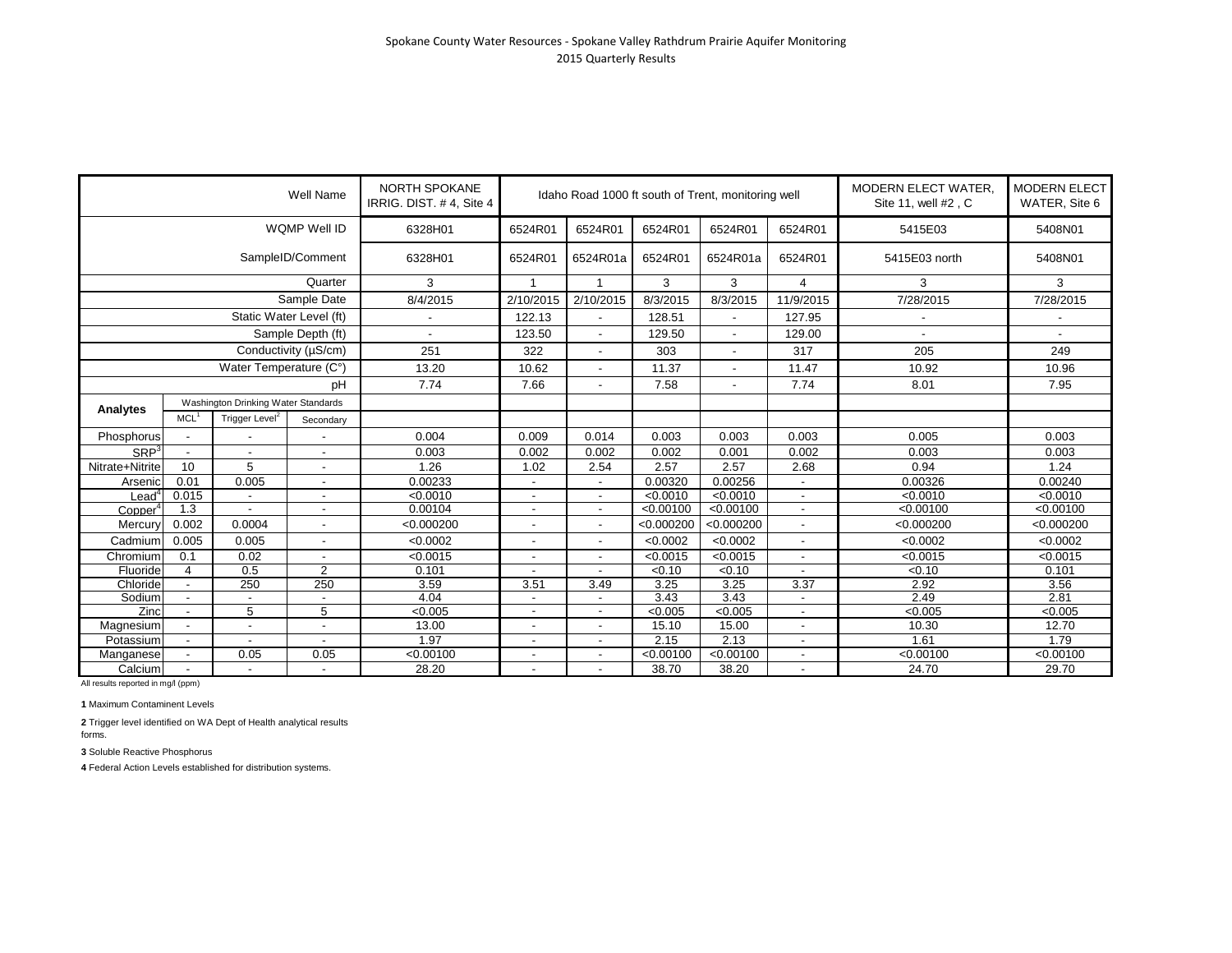|                     |                          |                                     | Well Name                |                          |                          | Olive & Fiske monitoring well |                          |                          |                          | Third & Havana Nested Site, east |                          | Mission Well, LIBERTY<br><b>LAKE SEWER DIST</b> | Franklin Park, City<br>monitoring well |
|---------------------|--------------------------|-------------------------------------|--------------------------|--------------------------|--------------------------|-------------------------------|--------------------------|--------------------------|--------------------------|----------------------------------|--------------------------|-------------------------------------------------|----------------------------------------|
|                     |                          |                                     | WQMP Well ID             | 5315L01                  | 5315L01                  | 5315L01                       | 5315L01                  | 5322A01                  | 5322A01                  | 5322A01                          | 5322A01                  | 5515C01                                         | 6331J01                                |
|                     |                          |                                     | SampleID/Comment         | 5315L01                  | 5315L01                  | 5315L01                       | 5315L01                  | 5322A01                  | 5322A01                  | 5322A01                          | 5322A01                  | 5515C01                                         | 6331J01                                |
|                     |                          |                                     | Quarter                  | $\overline{1}$           | 2                        | 3                             | $\overline{4}$           | $\overline{1}$           | $\overline{2}$           | 3                                | $\overline{4}$           | 3                                               | 3                                      |
|                     |                          |                                     | Sample Date              | 2/11/2015                | 5/14/2015                | 8/4/2015                      | 11/10/2015               | 2/11/2015                | 5/14/2015                | 8/4/2015                         | 11/10/2015               | 7/28/2015                                       | 8/6/2015                               |
|                     |                          |                                     | Static Water Level (ft)  | 63.08                    | 67.26                    | 70.83                         | 69.02                    | 45.84                    | 49.74                    | 53.65                            | 51.68                    |                                                 | 208.13                                 |
|                     |                          |                                     | Sample Depth (ft)        | 68.00                    | 68                       | 72                            | 70.00                    | 47.00                    | 50.50                    | 54.50                            | 52.50                    |                                                 | 209.50                                 |
|                     |                          |                                     | Conductivity (µS/cm)     | 226                      | 247                      | 216                           | 198                      | 260                      | 258                      | 256                              | 265                      | 289                                             | 254                                    |
|                     |                          | Water Temperature (C°)              |                          | 12.67                    | 13.87                    | 14.78                         | 12.68                    | 12.86                    | 13.24                    | 14.20                            | 12.62                    | 12.30                                           | 13.84                                  |
|                     |                          |                                     | pH                       | 7.91                     | 7.79                     | 7.96                          | $\blacksquare$           | 7.77                     | 7.61                     | 7.70                             |                          | 7.78                                            | 7.88                                   |
|                     |                          | Washington Drinking Water Standards |                          |                          |                          |                               |                          |                          |                          |                                  |                          |                                                 |                                        |
| Analytes            | MCL <sup>1</sup>         | Trigger Level <sup>2</sup>          | Secondary                |                          |                          |                               |                          |                          |                          |                                  |                          |                                                 |                                        |
| Phosphorus          |                          |                                     |                          | 0.004                    | 0.004                    | 0.005                         | 0.004                    | 0.008                    | 0.008                    | 0.007                            | 0.005                    | 0.011                                           | 0.003                                  |
| SRP <sup>3</sup>    | $\overline{\phantom{a}}$ |                                     | $\overline{\phantom{a}}$ | 0.003                    | 0.004                    | 0.004                         | 0.002                    | 0.008                    | 0.008                    | 0.007                            | 0.004                    | 0.008                                           | 0.002                                  |
| Nitrate+Nitrite     | 10                       | 5                                   | $\sim$                   | 1.05                     | 1.01                     | 1.10                          | 1.08                     | 1.47                     | 1.43                     | 1.52                             | 1.44                     | 1.34                                            | 1.07                                   |
| Arsenic             | 0.01                     | 0.005                               |                          |                          | $\blacksquare$           | 0.00261                       | $\overline{\phantom{0}}$ |                          | $\overline{\phantom{a}}$ | 0.00258                          |                          | 0.00303                                         | 0.00320                                |
| Leadʻ               | 0.015                    |                                     | $\overline{\phantom{a}}$ |                          | $\blacksquare$           | < 0.0010                      | $\overline{\phantom{a}}$ |                          | $\overline{\phantom{a}}$ | < 0.0010                         | $\sim$                   | < 0.0010                                        | < 0.0010                               |
| Copper <sup>4</sup> | 1.3                      |                                     |                          |                          | $\overline{\phantom{a}}$ | < 0.00100                     | $\overline{\phantom{a}}$ |                          | $\overline{a}$           | < 0.00100                        | $\overline{\phantom{a}}$ | < 0.00100                                       | < 0.00100                              |
| Mercury             | 0.002                    | 0.0004                              |                          |                          |                          | < 0.000200                    | $\blacksquare$           |                          |                          | < 0.000200                       |                          | < 0.000200                                      | < 0.000200                             |
| Cadmium             | 0.005                    | 0.005                               | $\sim$                   | $\overline{\phantom{a}}$ | $\overline{\phantom{a}}$ | < 0.0002                      | $\overline{\phantom{0}}$ |                          |                          | < 0.0002                         |                          | < 0.0002                                        | < 0.0002                               |
| Chromium            | 0.1                      | 0.02                                |                          |                          | $\overline{\phantom{a}}$ | < 0.0015                      |                          |                          |                          | < 0.0015                         |                          | < 0.0015                                        | < 0.0015                               |
| Fluoride            | $\overline{4}$           | 0.5                                 | $\overline{2}$           |                          |                          | < 0.10                        |                          |                          |                          | < 0.10                           |                          | 0.114                                           | < 0.10                                 |
| Chloride            | $\overline{\phantom{a}}$ | 250                                 | $\overline{250}$         | 8.07                     | 10.10                    | 4.21                          | 4.08                     | 11.40                    | 6.99                     | 6.40                             | 6.33                     | 4.91                                            | 4.48                                   |
| Sodium              |                          |                                     |                          |                          |                          | 3.23                          | $\blacksquare$           |                          |                          | 4.42                             |                          | 4.95                                            | 3.02                                   |
| Zinc                |                          | 5                                   | 5                        |                          | $\overline{\phantom{a}}$ | < 0.005                       |                          |                          | $\blacksquare$           | < 0.005                          |                          | < 0.005                                         | < 0.005                                |
| Magnesium           |                          |                                     | $\overline{\phantom{a}}$ |                          |                          | 10.30                         | $\overline{\phantom{a}}$ |                          |                          | 11.70                            |                          | 12.00                                           | 13.00                                  |
| Potassium           |                          |                                     | $\overline{\phantom{a}}$ |                          | $\overline{\phantom{a}}$ | 1.80                          | $\blacksquare$           |                          |                          | 1.96                             |                          | 2.13                                            | 1.71                                   |
| Manganese           |                          | 0.05                                | 0.05                     |                          |                          | < 0.00100                     | $\overline{\phantom{a}}$ |                          |                          | < 0.00100                        |                          | < 0.00100                                       | < 0.00100                              |
| Calcium             |                          |                                     |                          |                          |                          | 28.90                         | $\overline{\phantom{a}}$ | $\overline{\phantom{a}}$ |                          | 34.90                            |                          | 36.80                                           | 26.40                                  |

**1** Maximum Contaminent Levels

**2** Trigger level identified on WA Dept of Health analytical results forms.

**3** Soluble Reactive Phosphorus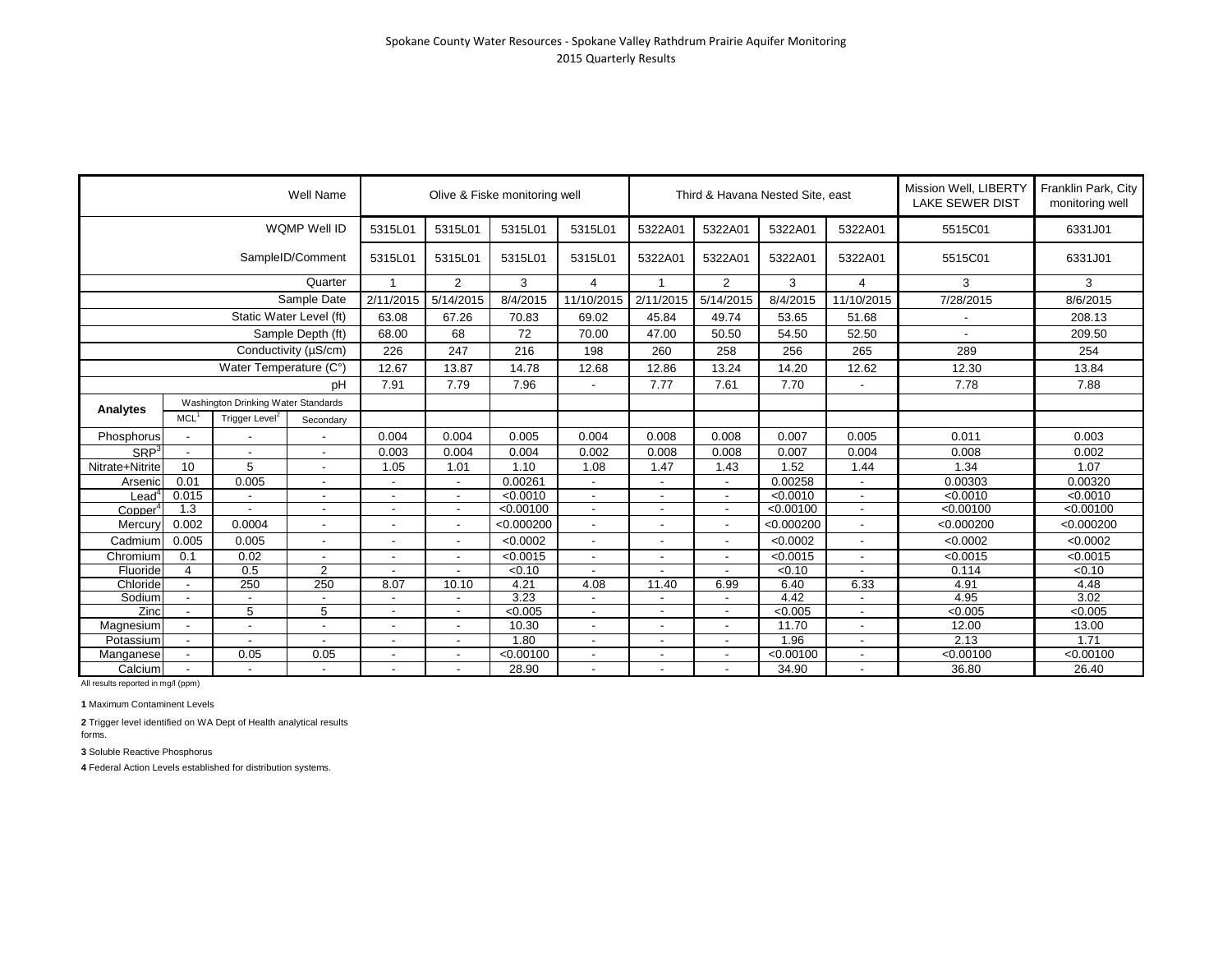|                  |                                                                                                    |                          | Well Name                          |                                                      |                                            | Idaho Road - East Farms monitoring well at CID11 |                                            |                                    |                                                      | Hale's Ale Nested Site, east |                          | Holy Cross, Rhoades &<br>Washington monitoring well |
|------------------|----------------------------------------------------------------------------------------------------|--------------------------|------------------------------------|------------------------------------------------------|--------------------------------------------|--------------------------------------------------|--------------------------------------------|------------------------------------|------------------------------------------------------|------------------------------|--------------------------|-----------------------------------------------------|
|                  |                                                                                                    |                          | WQMP Well ID                       | 6631M07                                              | 6631M07                                    | 6631M07                                          | 6631M07                                    | 5311J05                            | 5311J05                                              | 5311J05                      | 5311J05                  | 6330J01                                             |
|                  |                                                                                                    |                          | SampleID/Comment                   | 6631M07                                              | 6631M07                                    | 6631M07- CID<br>wells pumping                    | 6631M07                                    | 5311J05                            | 5311J05                                              | 5311J05                      | 5311J05                  | 6330J01                                             |
|                  |                                                                                                    |                          | Quarter                            |                                                      | 2                                          | 3                                                | 4                                          | $\overline{ }$                     | $\overline{2}$                                       | 3                            | 4                        | 3                                                   |
|                  |                                                                                                    |                          | Sample Date                        | 2/10/2015                                            | 5/12/2015                                  | 8/3/2015                                         | 11/9/2015                                  | 2/11/2015                          | 5/12/2015                                            | 8/5/2015                     | 11/10/2015               | 8/6/2015                                            |
|                  |                                                                                                    | Static Water Level (ft)  |                                    | 110.84                                               | 114.31                                     | 117.78                                           | 116.78                                     | 59.74                              | 65.33                                                | 69.11                        | 67.22                    | 212.72                                              |
|                  |                                                                                                    |                          | Sample Depth (ft)                  | 112.00                                               | 115.50                                     | 119                                              | 118.00                                     | 63.00                              | 66.5                                                 | 70                           | 68.00                    | 214.00                                              |
|                  |                                                                                                    |                          | Conductivity (µS/cm)               | 271                                                  | 256                                        | 252                                              | 268                                        | 298                                | 321                                                  | 334                          | 321                      | 266                                                 |
|                  |                                                                                                    | Water Temperature (C°)   |                                    | 14.33                                                | 14.37                                      | 15.30                                            | 15.38                                      | 11.66                              | 11.32                                                | 13.02                        | 10.97                    | 14.26                                               |
|                  |                                                                                                    |                          | рH                                 | 7.87                                                 | 7.66                                       | 7.74                                             | 8.28                                       | 7.83                               | 7.55                                                 | 7.69                         |                          | 7.84                                                |
|                  | Washington Drinking Water Standards<br>MCL <sup>1</sup><br>Trigger Level <sup>2</sup><br>Secondary |                          |                                    |                                                      |                                            |                                                  |                                            |                                    |                                                      |                              |                          |                                                     |
| Analytes         |                                                                                                    |                          |                                    |                                                      |                                            |                                                  |                                            |                                    |                                                      |                              |                          |                                                     |
| Phosphorus       | $\overline{\phantom{a}}$                                                                           |                          |                                    | 0.006                                                | 0.004                                      | 0.004                                            | 0.005                                      | 0.006                              | 0.003                                                | 0.005                        | 0.003                    | 0.003                                               |
| SRP <sup>3</sup> | $\overline{\phantom{a}}$                                                                           |                          |                                    | 0.005                                                | 0.004                                      | 0.004                                            | 0.003                                      | 0.005                              | 0.003                                                | 0.004                        | 0.002                    | 0.001                                               |
| Nitrate+Nitrite  | 10                                                                                                 | 5                        |                                    | 1.58                                                 | 1.24                                       | 1.55                                             | 1.59                                       | 1.49                               | 1.58                                                 | 1.79                         | 1.66                     | 1.21                                                |
|                  |                                                                                                    |                          | $\overline{\phantom{a}}$           |                                                      |                                            |                                                  |                                            |                                    |                                                      |                              |                          |                                                     |
| Arsenic          | 0.01                                                                                               | 0.005                    |                                    |                                                      |                                            | 0.00493                                          |                                            |                                    |                                                      | 0.00345                      |                          | 0.00310                                             |
| Leadʻ            | 0.015                                                                                              | $\overline{\phantom{a}}$ | $\sim$<br>$\overline{\phantom{a}}$ | $\overline{\phantom{a}}$<br>$\overline{\phantom{a}}$ | $\overline{\phantom{a}}$<br>$\blacksquare$ | < 0.0010<br>< 0.00100                            | $\blacksquare$<br>$\overline{\phantom{a}}$ | $\sim$<br>$\overline{\phantom{a}}$ | $\overline{\phantom{a}}$<br>$\overline{\phantom{a}}$ | < 0.0010<br>< 0.00100        | $\sim$<br>$\sim$         | < 0.0010<br>< 0.00100                               |
| Copper           | 1.3<br>0.002                                                                                       | 0.0004                   |                                    |                                                      |                                            |                                                  |                                            |                                    |                                                      | < 0.000200                   |                          |                                                     |
| Mercury          |                                                                                                    |                          |                                    |                                                      | $\overline{\phantom{a}}$                   | < 0.000200                                       | $\overline{a}$                             |                                    |                                                      |                              |                          | < 0.000200                                          |
| Cadmium          | 0.005                                                                                              | 0.005                    | $\sim$                             | $\blacksquare$                                       | -                                          | < 0.0002                                         | ٠                                          |                                    | $\overline{\phantom{a}}$                             | < 0.0002                     | $\overline{\phantom{a}}$ | < 0.0002                                            |
| Chromium         | 0.1                                                                                                | 0.02                     | $\sim$                             | $\overline{\phantom{a}}$                             | $\overline{\phantom{a}}$                   | < 0.0015                                         | $\overline{\phantom{a}}$                   | $\overline{\phantom{a}}$           | $\blacksquare$                                       | < 0.0015                     | $\overline{\phantom{a}}$ | < 0.0015                                            |
| Fluoride         | 4                                                                                                  | 0.5                      | $\overline{2}$                     |                                                      |                                            | < 0.10                                           |                                            |                                    |                                                      | < 0.10                       |                          | < 0.10                                              |
| Chloride         | $\overline{\phantom{a}}$                                                                           | $\overline{250}$         | 250                                | 4.64                                                 | 4.01                                       | 3.96                                             | 4.26                                       | 5.61                               | 6.22                                                 | 5.66                         | 4.99                     | 4.46                                                |
| Sodium           | $\overline{a}$                                                                                     |                          |                                    |                                                      | $\blacksquare$                             | 2.91                                             |                                            |                                    |                                                      | 4.30                         |                          | 3.28                                                |
| Zinc             | $\overline{\phantom{a}}$                                                                           | 5                        | 5                                  | $\overline{\phantom{a}}$                             | $\blacksquare$                             | < 0.005                                          | $\blacksquare$                             | $\sim$                             | $\blacksquare$                                       | < 0.005                      |                          | < 0.005                                             |
| Magnesium        |                                                                                                    |                          | $\overline{a}$                     |                                                      | ٠                                          | 12.90                                            | $\blacksquare$                             | $\overline{\phantom{a}}$           |                                                      | 16.40                        |                          | 14.50                                               |
| Potassium        | $\blacksquare$                                                                                     |                          |                                    | $\overline{\phantom{a}}$                             |                                            | 2.16                                             | $\overline{\phantom{0}}$                   |                                    |                                                      | 2.03                         |                          | 1.78                                                |
| Manganese        |                                                                                                    | 0.05                     | 0.05                               | $\blacksquare$                                       |                                            | < 0.00100                                        | $\overline{\phantom{a}}$                   |                                    |                                                      | < 0.00100                    |                          | < 0.00100                                           |
| Calcium          |                                                                                                    |                          |                                    |                                                      |                                            | 30.10                                            |                                            |                                    |                                                      | 36.50                        |                          | 26.20                                               |

**1** Maximum Contaminent Levels

**2** Trigger level identified on WA Dept of Health analytical results forms.

**3** Soluble Reactive Phosphorus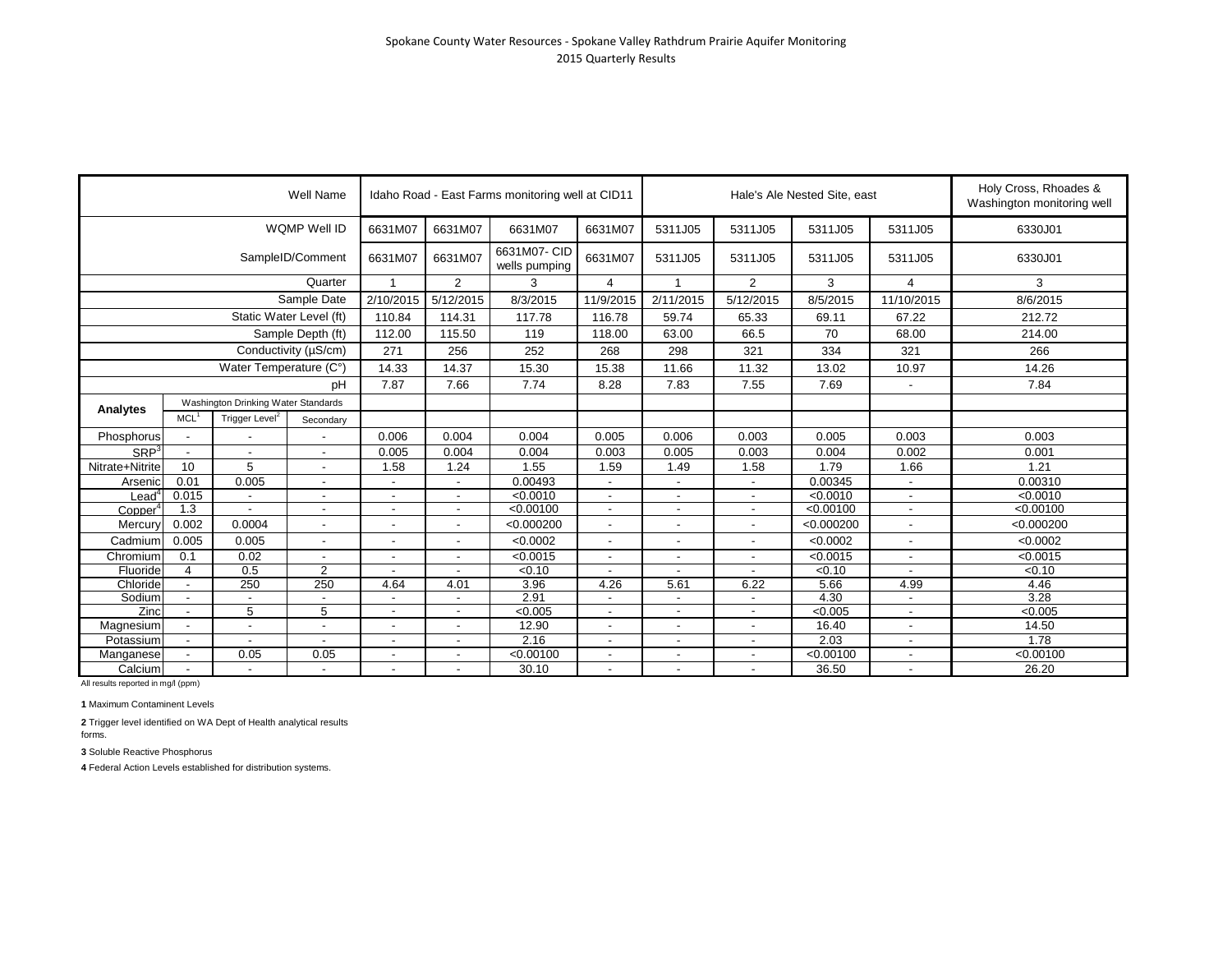|                     |                |                                                                                                                                                                                                          | Well Name                |                          |                          | Idaho Road 300 ft south of pipeline, monitoring well |                          | <b>WHITWORTH WATER</b><br>DIST. #2, Well 2A |                          |                          | 6th & Havana monitoring well (MW-2) |                          |
|---------------------|----------------|----------------------------------------------------------------------------------------------------------------------------------------------------------------------------------------------------------|--------------------------|--------------------------|--------------------------|------------------------------------------------------|--------------------------|---------------------------------------------|--------------------------|--------------------------|-------------------------------------|--------------------------|
|                     |                |                                                                                                                                                                                                          |                          | 6525R01                  | 6525R01                  | 6525R01                                              | 6525R01                  | 6320D01                                     | 5323E01                  | 5323E01                  | 5323E01                             | 5323E01                  |
|                     |                |                                                                                                                                                                                                          |                          | 6525R01                  | 6525R01                  | 6525R01                                              | 6525R01                  | 6320D01                                     | 5323E01                  | 5323E01                  | 5323E01                             | 5323E01                  |
|                     |                | WQMP Well ID<br>SampleID/Comment<br>Quarter<br>Trigger Level <sup>2</sup><br>$\overline{\phantom{a}}$<br>10<br>5<br>0.005<br>$\overline{\phantom{a}}$<br>0.0004<br>0.005<br>0.02<br>0.5<br>4<br>250<br>5 |                          | $\mathbf{1}$             | 2                        | 3                                                    | $\overline{4}$           | 3                                           | $\mathbf{1}$             | $\overline{2}$           | 3                                   | $\overline{4}$           |
|                     |                | MCL <sup>1</sup><br>0.01                                                                                                                                                                                 |                          | 2/10/2015                | 5/12/2015                | 8/3/2015                                             | 11/9/2015                | 8/4/2015                                    | 2/11/2015                | 5/14/2015                | 8/4/2015                            | 11/10/2015               |
|                     |                | Sample Date                                                                                                                                                                                              |                          | 100.12                   | 103.32                   | 107.74                                               | 106                      |                                             | 46.49                    | 50.23                    | 54.21                               | 52.25                    |
|                     |                | Static Water Level (ft)<br>Sample Depth (ft)<br>Conductivity (µS/cm)<br>Water Temperature (C°)<br>Washington Drinking Water Standards                                                                    |                          | 101.5                    | 105.00                   | 109                                                  | 107.00                   |                                             | 47.50                    | 51.00                    | 55.25                               | 53.50                    |
|                     |                |                                                                                                                                                                                                          |                          | 311                      | 302                      | 295                                                  | 307                      | 236                                         | 304                      | 356                      | 374                                 | 380                      |
|                     |                |                                                                                                                                                                                                          |                          | 10.29                    | 10.39                    | 10.96                                                | 10.99                    | 14.00                                       | 12.96                    | 12.93                    | 13.88                               | 12.49                    |
|                     |                |                                                                                                                                                                                                          | pH                       | 7.77                     | 7.51                     | 7.64                                                 | 7.59                     | 8.12                                        | 7.74                     | 7.50                     | 7.60                                | $\overline{\phantom{a}}$ |
|                     |                |                                                                                                                                                                                                          |                          |                          |                          |                                                      |                          |                                             |                          |                          |                                     |                          |
| Analytes            |                |                                                                                                                                                                                                          | Secondary                |                          |                          |                                                      |                          |                                             |                          |                          |                                     |                          |
| Phosphorus          |                |                                                                                                                                                                                                          |                          | < 0.002                  | 0.002                    | 0.002                                                | 0.002                    | 0.005                                       | 0.010                    | 0.013                    | 0.011                               | 0.008                    |
| SRP <sup>3</sup>    |                |                                                                                                                                                                                                          | $\overline{\phantom{a}}$ | 0.001                    | 0.001                    | < 0.001                                              | 0.002                    | < 0.001                                     | 0.010                    | 0.012                    | 0.010                               | 0.008                    |
| Nitrate+Nitrite     |                |                                                                                                                                                                                                          |                          | 2.56                     | 0.89                     | 0.98                                                 | 0.99                     | 1.03                                        | 2.10                     | 2.44                     | 2.98                                | 2.85                     |
| Arsenic             |                |                                                                                                                                                                                                          | $\blacksquare$           |                          | $\sim$                   | 0.00267                                              | $\overline{\phantom{a}}$ | 0.00306                                     |                          | $\overline{\phantom{a}}$ | 0.00351                             | $\sim$                   |
| $\textsf{lead}^4$   | 0.015          |                                                                                                                                                                                                          | $\overline{\phantom{a}}$ | $\overline{\phantom{a}}$ | $\overline{\phantom{a}}$ | < 0.0010                                             | $\overline{\phantom{a}}$ | < 0.0010                                    |                          | $\overline{\phantom{a}}$ | < 0.0010                            | $\sim$                   |
| Copper <sup>4</sup> | 1.3            |                                                                                                                                                                                                          | $\blacksquare$           | $\overline{\phantom{a}}$ | $\overline{\phantom{a}}$ | < 0.00100                                            | $\overline{\phantom{a}}$ | < 0.00100                                   | ٠                        | $\overline{\phantom{a}}$ | < 0.00100                           | $\sim$                   |
| Mercury             | 0.002          |                                                                                                                                                                                                          |                          |                          |                          | < 0.000200                                           |                          | < 0.000200                                  |                          |                          | < 0.000200                          | $\blacksquare$           |
| Cadmium             | 0.005          |                                                                                                                                                                                                          |                          |                          | $\overline{a}$           | < 0.0002                                             | ٠                        | < 0.0002                                    | $\overline{a}$           | $\blacksquare$           | < 0.0002                            | $\blacksquare$           |
| Chromium            | 0.1            |                                                                                                                                                                                                          |                          | $\overline{\phantom{a}}$ | $\overline{a}$           | < 0.0015                                             | ٠                        | < 0.0015                                    |                          | $\blacksquare$           | < 0.0015                            | $\blacksquare$           |
| Fluoride            |                |                                                                                                                                                                                                          | 2                        |                          |                          | < 0.10                                               |                          | < 0.10                                      |                          |                          | < 0.10                              |                          |
| Chloride            |                |                                                                                                                                                                                                          | 250                      | 2.46                     | 1.91                     | 1.86                                                 | 2.14                     | 3.19                                        | 10.70                    | 14.60                    | 12.80                               | 13.20                    |
| Sodium              |                |                                                                                                                                                                                                          |                          | $\overline{\phantom{a}}$ | $\overline{\phantom{a}}$ | 3.04                                                 | $\overline{\phantom{a}}$ | 3.19                                        |                          | $\overline{\phantom{0}}$ | 7.44                                | $\overline{\phantom{a}}$ |
| Zinc                |                |                                                                                                                                                                                                          | 5                        | $\overline{\phantom{a}}$ |                          | < 0.005                                              | ٠                        | < 0.005                                     |                          | $\overline{\phantom{0}}$ | < 0.005                             | $\blacksquare$           |
| Magnesium           |                |                                                                                                                                                                                                          |                          |                          |                          | 16.80                                                |                          | 15.50                                       |                          |                          | 17.20                               |                          |
| Potassium           |                |                                                                                                                                                                                                          |                          |                          | $\overline{a}$           | 2.00                                                 |                          | 1.93                                        |                          | $\blacksquare$           | 2.70                                |                          |
| Manganese           | $\blacksquare$ | 0.05                                                                                                                                                                                                     | 0.05                     | $\blacksquare$           | $\overline{\phantom{a}}$ | < 0.00100                                            | $\overline{\phantom{a}}$ | < 0.00100                                   | $\overline{\phantom{a}}$ | $\overline{\phantom{a}}$ | < 0.00100                           | $\blacksquare$           |
| Calcium             |                |                                                                                                                                                                                                          |                          |                          | $\overline{a}$           | 34.80                                                | $\overline{\phantom{a}}$ | 27.70                                       |                          | $\blacksquare$           | 49.60                               | $\blacksquare$           |

**1** Maximum Contaminent Levels

**2** Trigger level identified on WA Dept of Health analytical results forms.

**3** Soluble Reactive Phosphorus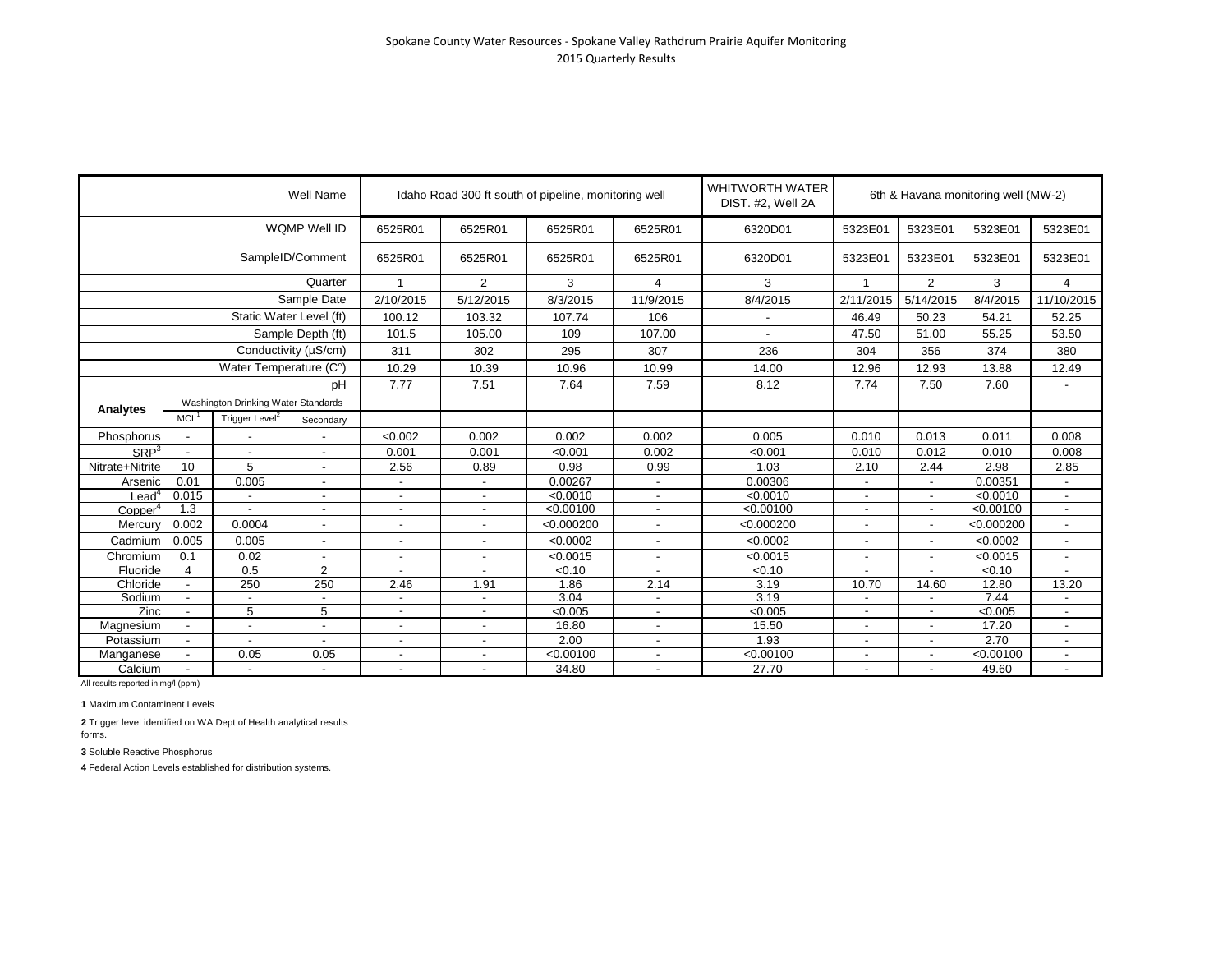|                     |                          |                                                                                                                                                                                                                                                                                                                                                                                                                                                  | <b>Well Name</b> | Trinity School, Adams &<br>Carlisle, City monitoring well |              |                          |                | monitoring well at SCC |            |                          |                          | CITY of SPOKANE-<br>Nevada |
|---------------------|--------------------------|--------------------------------------------------------------------------------------------------------------------------------------------------------------------------------------------------------------------------------------------------------------------------------------------------------------------------------------------------------------------------------------------------------------------------------------------------|------------------|-----------------------------------------------------------|--------------|--------------------------|----------------|------------------------|------------|--------------------------|--------------------------|----------------------------|
|                     |                          |                                                                                                                                                                                                                                                                                                                                                                                                                                                  |                  | 5307M01                                                   | 5310Q01      | 5310Q01                  | 5310Q01        | 5310Q01                | 5310Q01    | 5310Q01                  | 5310Q01                  | 5308A02                    |
|                     |                          | WQMP Well ID<br>SampleID/Comment<br>Static Water Level (ft)<br>Sample Depth (ft)<br>Conductivity (µS/cm)<br>Water Temperature (C°)<br>Washington Drinking Water Standards<br>Trigger Level <sup>2</sup><br>$\overline{\phantom{a}}$<br>5<br>0.005<br>$\overline{\phantom{a}}$<br>$\overline{\phantom{a}}$<br>$\overline{\phantom{a}}$<br>$\overline{\phantom{a}}$<br>0.0004<br>0.005<br>$\sim$<br>0.02<br>0.5<br>$\overline{2}$<br>250<br>5<br>5 |                  | 5307M01                                                   | 5310Q01a     | 5310Q01                  | 5310Q01        | 5310Q01                | 5310Q01a   | 5310Q01a                 | 5310Q01                  | 5308A02 pump #3            |
|                     |                          |                                                                                                                                                                                                                                                                                                                                                                                                                                                  | Quarter          | 3                                                         | $\mathbf{1}$ | $\mathbf{1}$             | $\overline{2}$ | 3                      | 3          | $\overline{4}$           | $\overline{4}$           | 3                          |
|                     |                          |                                                                                                                                                                                                                                                                                                                                                                                                                                                  | Sample Date      | 8/6/2015                                                  | 2/11/2015    | 2/11/2015                | 5/14/2015      | 8/4/2015               | 8/4/2015   | 11/10/2015               | 11/10/2015               | 7/28/2015                  |
|                     |                          |                                                                                                                                                                                                                                                                                                                                                                                                                                                  |                  | 144.88                                                    |              | 31.55                    | 37.56          | 41.06                  |            |                          | 39.27                    |                            |
|                     |                          |                                                                                                                                                                                                                                                                                                                                                                                                                                                  |                  | 148.50                                                    |              | 41                       | 41             | 42                     |            |                          | 41                       | $\overline{\phantom{a}}$   |
|                     |                          |                                                                                                                                                                                                                                                                                                                                                                                                                                                  |                  | 259                                                       |              | 201                      | 208            | 186                    |            |                          | 202                      | 207                        |
|                     |                          |                                                                                                                                                                                                                                                                                                                                                                                                                                                  |                  | 14.06                                                     |              | 13.27                    | 12.74          | 14.54                  |            |                          | 13.12                    | 11.26                      |
|                     |                          |                                                                                                                                                                                                                                                                                                                                                                                                                                                  | pH               | 7.77                                                      |              | 8.07                     | 7.89           | 7.95                   |            |                          |                          | 7.23                       |
|                     |                          |                                                                                                                                                                                                                                                                                                                                                                                                                                                  |                  |                                                           |              |                          |                |                        |            |                          |                          |                            |
| Analytes            | MCL <sup>1</sup>         |                                                                                                                                                                                                                                                                                                                                                                                                                                                  | Secondary        |                                                           |              |                          |                |                        |            |                          |                          |                            |
| Phosphorus          |                          |                                                                                                                                                                                                                                                                                                                                                                                                                                                  |                  | 0.004                                                     | 0.003        | 0.003                    | 0.003          | 0.003                  | 0.003      | 0.004                    | 0.004                    | 0.004                      |
| SRP <sup>3</sup>    | $\overline{\phantom{a}}$ |                                                                                                                                                                                                                                                                                                                                                                                                                                                  |                  | 0.002                                                     | 0.003        | 0.002                    | 0.003          | 0.003                  | 0.003      | 0.001                    | 0.002                    | 0.003                      |
| Nitrate+Nitrite     | 10                       |                                                                                                                                                                                                                                                                                                                                                                                                                                                  |                  | 1.29                                                      | 0.89         | 0.90                     | 0.90           | 0.87                   | 0.90       | 0.92                     | 0.93                     | 1.00                       |
| Arsenic             | 0.01                     |                                                                                                                                                                                                                                                                                                                                                                                                                                                  |                  | 0.00195                                                   |              | $\overline{\phantom{a}}$ |                | 0.00286                | 0.00302    | $\overline{\phantom{a}}$ | $\blacksquare$           | 0.00226                    |
| Leaď                | 0.015                    |                                                                                                                                                                                                                                                                                                                                                                                                                                                  |                  | < 0.0010                                                  |              | $\overline{\phantom{a}}$ |                | < 0.0010               | < 0.0010   | $\overline{\phantom{a}}$ | $\overline{\phantom{a}}$ | < 0.001                    |
| Copper <sup>4</sup> | 1.3                      |                                                                                                                                                                                                                                                                                                                                                                                                                                                  |                  | < 0.00100                                                 |              | $\overline{\phantom{a}}$ |                | < 0.00100              | < 0.00100  | $\overline{\phantom{a}}$ | $\blacksquare$           | 0.00438                    |
| Mercury             | 0.002                    |                                                                                                                                                                                                                                                                                                                                                                                                                                                  |                  | < 0.000200                                                |              |                          |                | < 0.000200             | < 0.000200 |                          |                          | < 0.0002                   |
| Cadmium             | 0.005                    |                                                                                                                                                                                                                                                                                                                                                                                                                                                  |                  | < 0.0002                                                  |              | $\overline{\phantom{a}}$ | $\blacksquare$ | < 0.0002               | < 0.0002   | $\blacksquare$           |                          | < 0.0002                   |
| Chromium            | 0.1                      |                                                                                                                                                                                                                                                                                                                                                                                                                                                  |                  | < 0.0015                                                  |              | $\overline{\phantom{a}}$ |                | < 0.0015               | < 0.0015   |                          | $\overline{\phantom{a}}$ | < 0.0015                   |
| Fluoride            | $\overline{4}$           |                                                                                                                                                                                                                                                                                                                                                                                                                                                  |                  | < 0.10                                                    |              |                          |                | < 0.10                 | < 0.10     |                          |                          | 0.100                      |
| Chloride            | $\overline{\phantom{a}}$ |                                                                                                                                                                                                                                                                                                                                                                                                                                                  | 250              | 6.54                                                      | 4.95         | 5.25                     | 4.85           | 3.43                   | 3.42       | 3.50                     | 3.46                     | 4.44                       |
| Sodium              |                          |                                                                                                                                                                                                                                                                                                                                                                                                                                                  |                  | 3.76                                                      |              |                          |                | 2.86                   | 2.84       |                          |                          | 2.71                       |
| Zinc                |                          |                                                                                                                                                                                                                                                                                                                                                                                                                                                  |                  | < 0.005                                                   |              |                          |                | < 0.005                | < 0.005    | $\overline{\phantom{a}}$ | ٠                        | < 0.005                    |
| Magnesium           |                          |                                                                                                                                                                                                                                                                                                                                                                                                                                                  |                  | 10.50                                                     |              |                          |                | 8.94                   | 8.99       |                          |                          | 9.23                       |
| Potassium           |                          |                                                                                                                                                                                                                                                                                                                                                                                                                                                  |                  | 1.75                                                      |              |                          |                | 1.62                   | 1.64       |                          |                          | 1.57                       |
| Manganese           | $\overline{\phantom{a}}$ | 0.05                                                                                                                                                                                                                                                                                                                                                                                                                                             | 0.05             | < 0.00100                                                 |              | $\overline{\phantom{a}}$ | $\blacksquare$ | 0.00542                | 0.00468    | $\overline{\phantom{a}}$ | $\blacksquare$           | < 0.00100                  |
| Calcium             |                          |                                                                                                                                                                                                                                                                                                                                                                                                                                                  |                  | 30.30                                                     |              |                          |                | 26.20                  | 26.00      |                          |                          | 26.00                      |

**1** Maximum Contaminent Levels

**2** Trigger level identified on WA Dept of Health analytical results forms.

**3** Soluble Reactive Phosphorus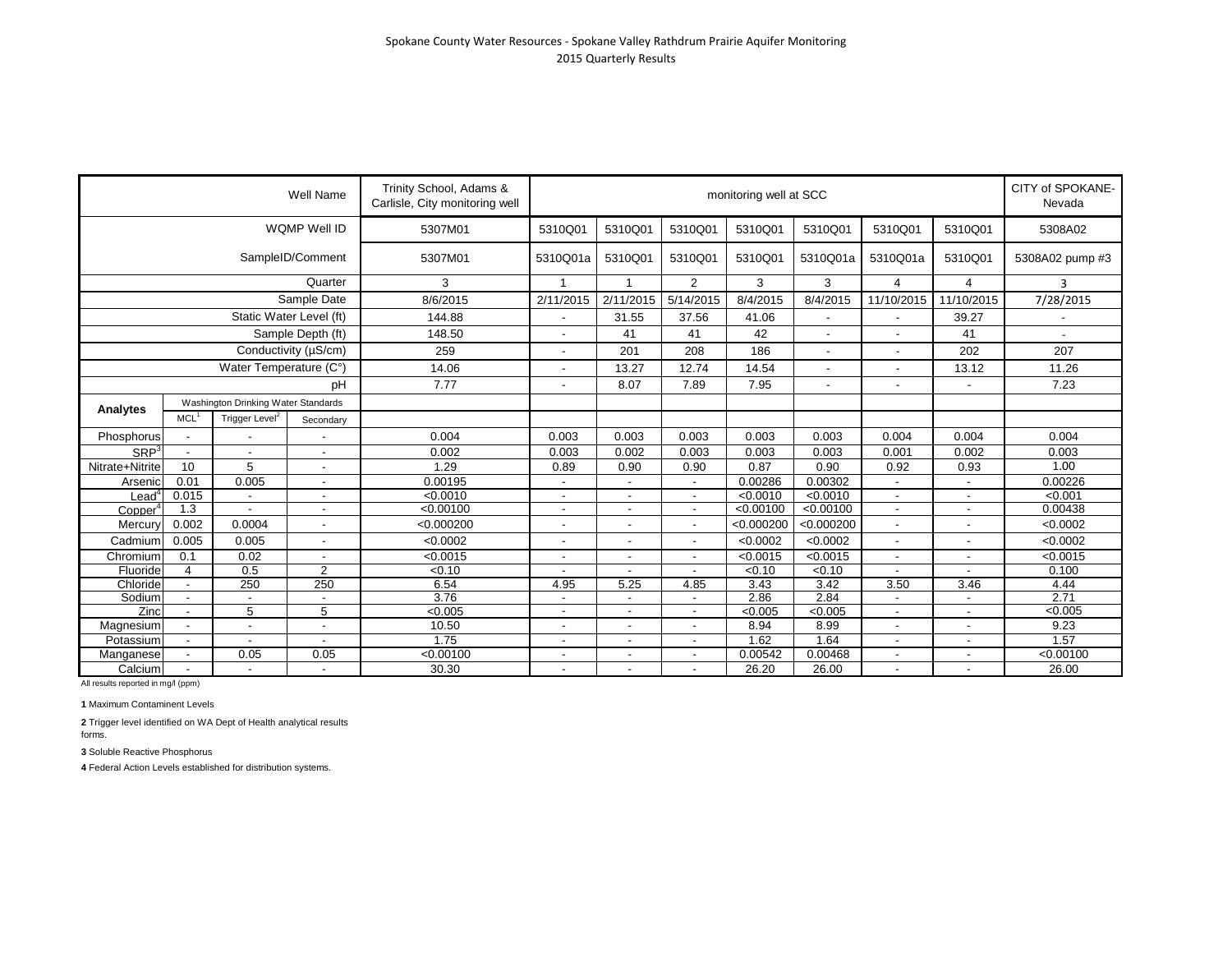|                  |                          |                            | Well Name                           |                          | Fire Station Houston & Regal, No. Spokane WD | DIST 19, Site 2A | CONSOLIDATED IRRIG CONSOLIDATED IRRIG<br>DIST 19, Site 11B |                          |                |                      |
|------------------|--------------------------|----------------------------|-------------------------------------|--------------------------|----------------------------------------------|------------------|------------------------------------------------------------|--------------------------|----------------|----------------------|
|                  |                          |                            | WQMP Well ID                        | 6327N04                  | 6327N04                                      | 6327N04          | 6327N04                                                    | 6327N04                  | 5518R01        | 6631M04              |
|                  |                          |                            | SampleID/Comment                    | 6327N04                  | 6327N04                                      | 6327N04          | 6327N04a                                                   | 6327N04                  | 5518R01 A-east | 6631M04 - south well |
|                  |                          |                            | Quarter                             | 1                        | $\overline{2}$                               | 3                | 3                                                          | 4                        | 3              | 3                    |
|                  |                          |                            | Sample Date                         | 2/11/2015                | 5/14/2015                                    | 8/6/2015         | 8/6/2015                                                   | 11/10/2015               | 7/28/2015      | 8/3/2015             |
|                  |                          |                            | Static Water Level (ft)             | 187.02                   | 185.96                                       | 189.88           | $\overline{\phantom{a}}$                                   | 190.21                   |                |                      |
|                  |                          |                            | Sample Depth (ft)                   | 188.50                   | 187.5                                        | 191              | $\blacksquare$                                             | 192.00                   |                |                      |
|                  |                          |                            | Conductivity (µS/cm)                | 344                      | 367                                          | 424              | $\overline{\phantom{a}}$                                   | 6.77                     | 144            | 232                  |
|                  |                          | Water Temperature (C°)     |                                     | 15.31                    | 13.67                                        | 13.60            |                                                            | 12.87                    | 12.21          | 13.17                |
|                  |                          |                            | pH                                  | 7.80                     | 7.57                                         | 7.61             | $\overline{\phantom{a}}$                                   | 403.00                   | 8.31           | 7.81                 |
|                  |                          |                            | Washington Drinking Water Standards |                          |                                              |                  |                                                            |                          |                |                      |
| Analytes         | MCL <sup>1</sup>         | Trigger Level <sup>2</sup> | Secondary                           |                          |                                              |                  |                                                            |                          |                |                      |
| Phosphorus       | $\blacksquare$           |                            |                                     | 0.002                    | <0.002                                       | 0.003            | 0.003                                                      | 0.002                    | 0.002          | 0.004                |
| SRP <sup>3</sup> | $\overline{\phantom{a}}$ | $\overline{\phantom{a}}$   | $\overline{\phantom{a}}$            | 0.002                    | < 0.001                                      | < 0.001          | < 0.001                                                    | < 0.001                  | 0.002          | 0.003                |
| Nitrate+Nitrite  | 10                       | 5                          | $\sim$                              | 2.27                     | 2.16                                         | 3.52             | 3.51                                                       | 3.31                     | 0.57           | 1.36                 |
| Arsenic          | 0.01                     | 0.005                      |                                     |                          |                                              | 0.00116          | 0.00151                                                    |                          | 0.00145        | 0.00528              |
| Lead             | 0.015                    |                            |                                     |                          | $\overline{\phantom{a}}$                     | < 0.0010         | $\sqrt{0.0010}$                                            |                          | < 0.001        | < 0.001              |
| Copper           | 1.3                      |                            |                                     | $\sim$                   | $\overline{\phantom{a}}$                     | < 0.00100        | < 0.00100                                                  | $\overline{\phantom{a}}$ | < 0.001        | < 0.001              |
| Mercury          | 0.002                    | 0.0004                     |                                     |                          | $\overline{\phantom{a}}$                     | < 0.000200       | < 0.000200                                                 |                          | < 0.0002       | < 0.0002             |
| Cadmium          | 0.005                    | 0.005                      | $\sim$                              |                          | $\overline{\phantom{a}}$                     | < 0.0002         | < 0.0002                                                   | ٠                        | < 0.0002       | < 0.0002             |
| Chromium         | 0.1                      | 0.02                       | $\overline{\phantom{0}}$            | $\blacksquare$           | $\blacksquare$                               | < 0.0015         | < 0.0015                                                   | $\blacksquare$           | < 0.0015       | < 0.0015             |
| Fluoride         | 4                        | 0.5                        | $\overline{2}$                      |                          |                                              | < 0.10           | < 0.10                                                     |                          | < 0.10         | < 0.10               |
| Chloride         | $\overline{\phantom{a}}$ | 250                        | 250                                 | 10.50                    | 10.60                                        | 11.50            | 11.00                                                      | 12.00                    | 3.21           | 3.90                 |
| Sodium           |                          |                            |                                     |                          |                                              | 15.80            | 16.20                                                      |                          | 2.17           | 2.81                 |
| Zinc             |                          | 5                          | 5                                   |                          |                                              | < 0.005          | < 0.005                                                    |                          | < 0.005        | < 0.005              |
| Magnesium        |                          | $\blacksquare$             |                                     |                          | $\overline{\phantom{a}}$                     | 21.80            | 22.30                                                      |                          | 4.70           | 11.90                |
| Potassium        |                          |                            |                                     | $\overline{\phantom{a}}$ | $\overline{\phantom{a}}$                     | 3.58             | 3.63                                                       | $\blacksquare$           | 1.17           | 2.03                 |
| Manganese        |                          | 0.05                       | 0.05                                |                          | $\overline{\phantom{a}}$                     | 0.001            | 0.00101                                                    | $\overline{\phantom{a}}$ | < 0.00100      | < 0.00100            |
| Calcium          | $\overline{\phantom{a}}$ | $\overline{\phantom{a}}$   | $\sim$                              | $\blacksquare$           | $\overline{\phantom{a}}$                     | 32.50            | 33.00                                                      | $\sim$                   | 19.80          | 26.90                |

**1** Maximum Contaminent Levels

**2** Trigger level identified on WA Dept of Health analytical results forms.

**3** Soluble Reactive Phosphorus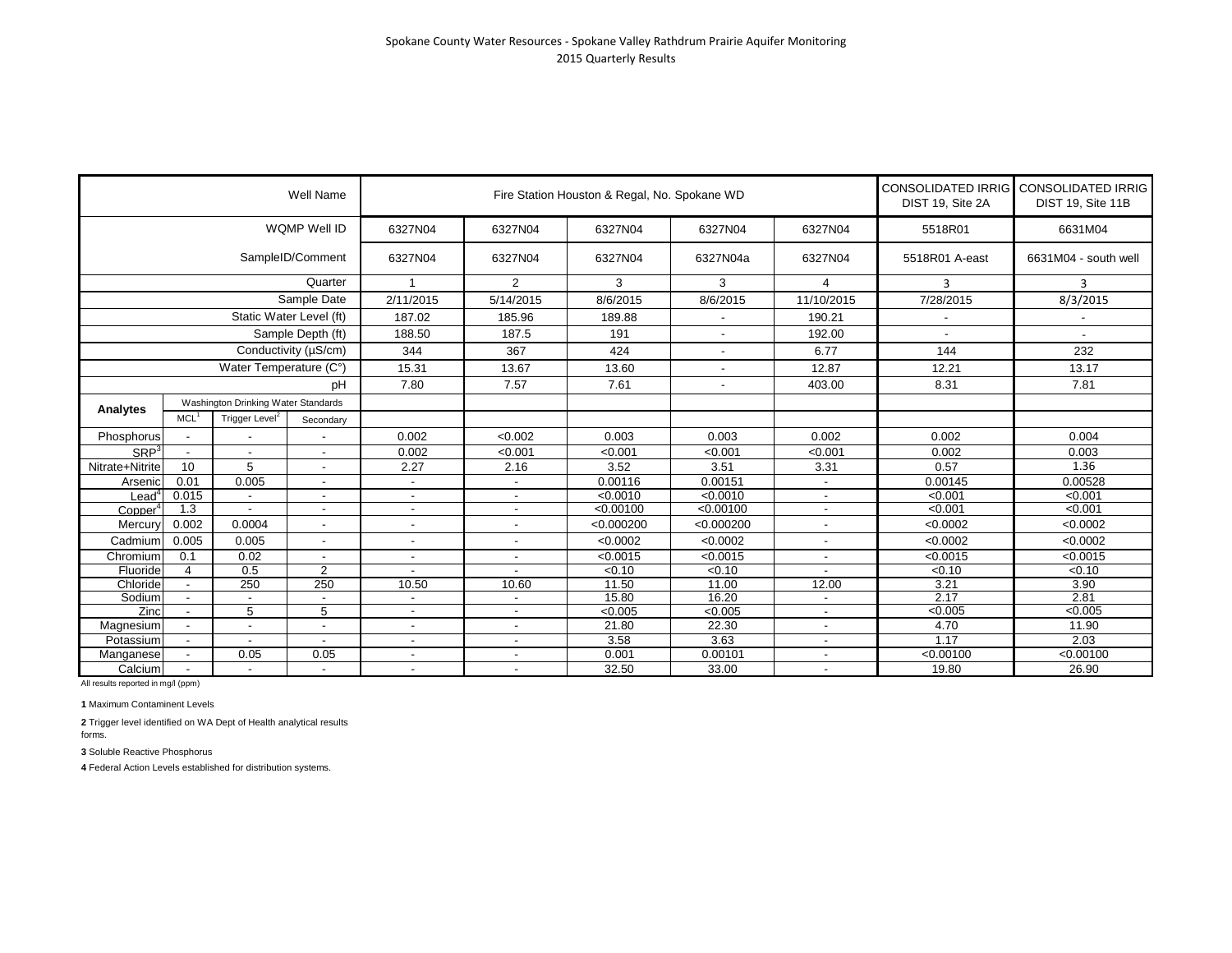|                  |                                                    | Well Name                           |                          |                          |                          | Spokane Co Water Dist #3, Site 2-5, 26th & Vercler | <b>Plantes Ferry Park</b><br>Sullivan Road and Centennial<br>monitoring well<br>Trail, monitoring well |                          |                          |                |                          |                          |
|------------------|----------------------------------------------------|-------------------------------------|--------------------------|--------------------------|--------------------------|----------------------------------------------------|--------------------------------------------------------------------------------------------------------|--------------------------|--------------------------|----------------|--------------------------|--------------------------|
|                  |                                                    |                                     | WQMP Well ID             | 5427L01                  | 5427L01                  | 5427L01                                            | 5427L01                                                                                                | 5427L01                  | 5427L01                  | 5427L01        | 5404A01                  | 5411R04                  |
|                  |                                                    |                                     | SampleID/Comment         | 5427L01A                 | 5427L01                  | 5427L01                                            | 5427L01                                                                                                | 5427L01a                 | 5427L01 not<br>running   | 5427L01a       | 5404A01                  | 5411R04                  |
|                  |                                                    |                                     | Quarter                  | $\mathbf{1}$             | 1                        | 2                                                  | 3                                                                                                      | 3                        | 4                        | 4              | 3                        |                          |
|                  |                                                    |                                     | Sample Date              | 1/27/2015                | 1/27/2015                | 5/12/2015                                          | 7/28/2015                                                                                              | 7/28/2015                | 10/27/2015               | 10/27/2015     | 8/5/2015                 | 2/10/2015                |
|                  |                                                    |                                     | Static Water Level (ft)  | $\blacksquare$           | $\overline{\phantom{a}}$ |                                                    | $\blacksquare$                                                                                         | $\overline{\phantom{a}}$ | $\blacksquare$           |                | 50.99                    | 47.43                    |
|                  |                                                    |                                     | Sample Depth (ft)        | $\blacksquare$           | $\overline{\phantom{a}}$ |                                                    | $\overline{\phantom{a}}$                                                                               | $\overline{\phantom{a}}$ |                          |                | 109.5                    | 48.5                     |
|                  |                                                    |                                     | Conductivity (µS/cm)     | $\blacksquare$           | 370                      | 386                                                | 378                                                                                                    | $\overline{\phantom{a}}$ | 374                      |                | 302                      | 260                      |
|                  |                                                    | Water Temperature (C°)              |                          | $\overline{a}$           | 9.33                     | 11.35                                              | 11.38                                                                                                  |                          | 11.36                    |                | 13.73                    | 11.13                    |
| pH               |                                                    |                                     |                          | $\blacksquare$           | 7.60                     | 7.46                                               | 7.74                                                                                                   | $\overline{\phantom{a}}$ | 7.24                     | $\blacksquare$ | 6.44                     | 7.29                     |
|                  |                                                    | Washington Drinking Water Standards |                          |                          |                          |                                                    |                                                                                                        |                          |                          |                |                          |                          |
| Analytes         | MCL <sup>1</sup>                                   | Trigger Level <sup>2</sup>          | Secondary                |                          |                          |                                                    |                                                                                                        |                          |                          |                |                          |                          |
| Phosphorus       |                                                    |                                     |                          | 0.004                    | 0.004                    | 0.005                                              | 0.005                                                                                                  | 0.006                    | 0.007                    | 0.008          | 0.052                    | 0.003                    |
| SRP <sup>3</sup> | $\overline{\phantom{a}}$                           | $\blacksquare$                      | $\blacksquare$           | 0.004                    | 0.004                    | 0.005                                              | 0.005                                                                                                  | 0.005                    | 0.007                    | 0.006          | 0.038                    | 0.003                    |
| Nitrate+Nitrite  | 10                                                 | 5                                   | $\overline{\phantom{a}}$ | 2.62                     | 2.61                     | 2.32                                               | 2.59                                                                                                   | 2.58                     | 2.64                     | 2.60           | < 0.05                   | 1.03                     |
| Arsenic          | 0.01                                               | 0.005                               | $\overline{\phantom{0}}$ |                          |                          | $\blacksquare$                                     | 0.00411                                                                                                | 0.00401                  | $\frac{1}{2}$            |                | < 0.001                  | $\overline{\phantom{a}}$ |
| Lead"            | 0.015                                              |                                     | -                        | $\overline{\phantom{a}}$ |                          | $\overline{a}$                                     | < 0.0010                                                                                               | $\sqrt{0.0010}$          | $\blacksquare$           |                | < 0.001                  | $\overline{\phantom{a}}$ |
| Copper           | 1.3                                                | $\overline{a}$                      | $\overline{\phantom{0}}$ | $\overline{\phantom{a}}$ | $\blacksquare$           | $\overline{a}$                                     | 0.00103                                                                                                | 0.00104                  | $\sim$                   |                | 0.00101                  | $\blacksquare$           |
| Mercury          | 0.002                                              | 0.0004                              | $\blacksquare$           | $\overline{\phantom{a}}$ |                          | $\overline{\phantom{a}}$                           | < 0.000200                                                                                             | < 0.000200               | $\overline{\phantom{a}}$ |                | < 0.0002                 | $\blacksquare$           |
| Cadmium          | 0.005                                              | 0.005                               | $\overline{\phantom{a}}$ | $\overline{\phantom{a}}$ |                          |                                                    | < 0.0002                                                                                               | < 0.0002                 | $\blacksquare$           |                | < 0.0002                 |                          |
| Chromium         | 0.1                                                | 0.02                                | $\blacksquare$           | $\blacksquare$           | $\overline{\phantom{a}}$ | $\blacksquare$                                     | < 0.0015                                                                                               | < 0.0015                 | $\blacksquare$           |                | < 0.0015                 | $\blacksquare$           |
| Fluoride         | 4                                                  | 0.5                                 | $\overline{2}$           |                          |                          |                                                    | < 0.10                                                                                                 | < 0.10                   | $\overline{\phantom{a}}$ |                | 0.325                    | $\overline{\phantom{a}}$ |
| Chloride         | $\blacksquare$                                     | 250                                 | 250                      |                          | 9.23                     | 8.66                                               | 8.74                                                                                                   | 8.77                     | 7.75                     | 7.86           | 2.41                     | 2.84                     |
| Sodium           | $\blacksquare$                                     |                                     | $\blacksquare$           | $\blacksquare$           |                          |                                                    | 6.40                                                                                                   | 6.40                     | $\overline{\phantom{a}}$ |                | 10.60                    | $\overline{\phantom{a}}$ |
| Zinc             | 5<br>5<br>$\overline{a}$                           |                                     | $\blacksquare$           |                          | $\overline{\phantom{a}}$ | < 0.005                                            | < 0.005                                                                                                | ٠                        |                          | < 0.005        | $\blacksquare$           |                          |
| Magnesium        | $\blacksquare$<br>$\overline{\phantom{a}}$         |                                     | $\overline{\phantom{a}}$ |                          |                          | 17.10                                              | 17.10                                                                                                  | ٠                        |                          | 13.40          | $\overline{\phantom{a}}$ |                          |
| Potassium        |                                                    |                                     | $\blacksquare$           | $\overline{\phantom{a}}$ |                          |                                                    | 2.65                                                                                                   | 2.64                     | ٠                        |                | 5.39                     | $\overline{\phantom{a}}$ |
| Manganese        | 0.05<br>0.05                                       |                                     |                          | $\overline{\phantom{a}}$ |                          |                                                    | < 0.00100                                                                                              | < 0.00100                |                          |                | 0.307                    |                          |
| Calcium          | $\blacksquare$<br>$\blacksquare$<br>$\blacksquare$ |                                     | $\sim$                   | $\overline{\phantom{a}}$ |                          | 47.60                                              | 47.30                                                                                                  | $\overline{\phantom{a}}$ |                          | 25.10          | $\overline{\phantom{a}}$ |                          |

**1** Maximum Contaminent Levels

**2** Trigger level identified on WA Dept of Health analytical results forms.

**3** Soluble Reactive Phosphorus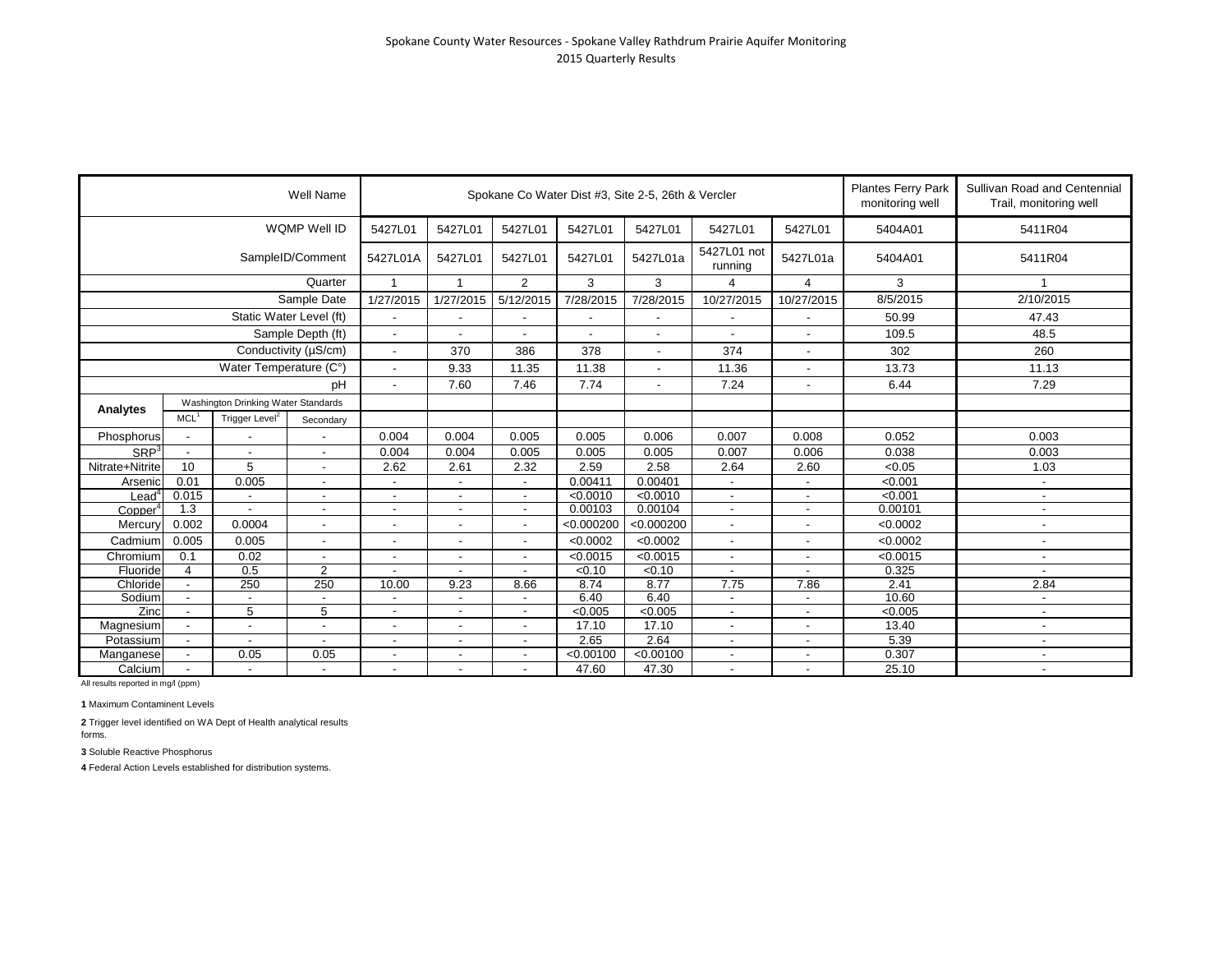|                      |                          |                                     | Well Name                | Sullivan Road and Krispy<br>Kreme, monitoring well |                          |                          |                          | Sullivan Park South, monitoring well |                          |                          |                          |
|----------------------|--------------------------|-------------------------------------|--------------------------|----------------------------------------------------|--------------------------|--------------------------|--------------------------|--------------------------------------|--------------------------|--------------------------|--------------------------|
|                      |                          |                                     | WQMP Well ID             | 5411R06                                            | 5411R03                  | 5411R03                  | 5411R03                  | 5411R03                              | 5411R03                  | 5411R03                  | 5411R03                  |
|                      |                          |                                     | SampleID/Comment         | 5411R06                                            | 5411R03                  | 5411R03a                 | 5411R03                  | 5411R03                              | 5411R03a                 | 5411R03                  | 5411R03a                 |
|                      |                          |                                     | Quarter                  | 2                                                  | 1                        | 2                        | $\overline{2}$           | 3                                    | 3                        | $\overline{4}$           | 4                        |
|                      |                          |                                     | Sample Date              | 5/12/2015                                          | 1/27/2015                | 5/12/2015                | 5/12/2015                | 8/5/2015                             | 8/5/2015                 | 11/9/2015                | 11/9/2015                |
|                      |                          |                                     | Static Water Level (ft)  | 53.78                                              | 24.33                    | $\overline{\phantom{a}}$ | 31.69                    | 36.42                                | $\overline{\phantom{a}}$ | 33.79                    |                          |
|                      |                          |                                     | Sample Depth (ft)        | 55                                                 | 27                       | $\overline{\phantom{a}}$ | 32.5                     | 37.50                                | $\overline{\phantom{a}}$ | 34.5                     |                          |
|                      |                          |                                     | Conductivity (µS/cm)     | 223                                                | 265                      | $\blacksquare$           | 247                      | 272                                  | $\blacksquare$           | 270                      | $\sim$                   |
|                      |                          | Water Temperature (C°)              |                          | 10.00                                              | 9.42                     | $\overline{a}$           | 11.48                    | 13.54                                |                          | 12.14                    |                          |
|                      |                          |                                     | рH                       | 7.62                                               | 7.77                     | $\overline{\phantom{a}}$ | 7.64                     | 7.70                                 | $\blacksquare$           | 8.00                     | $\overline{\phantom{a}}$ |
|                      |                          | Washington Drinking Water Standards |                          |                                                    |                          |                          |                          |                                      |                          |                          |                          |
| Analytes             | MCL <sup>1</sup>         | Trigger Level <sup>2</sup>          | Secondary                |                                                    |                          |                          |                          |                                      |                          |                          |                          |
| Phosphorus           |                          |                                     |                          | 0.006                                              | 0.004                    | 0.003                    | 0.003                    | 0.003                                | 0.003                    | 0.004                    | 0.004                    |
| SRP <sup>3</sup>     | $\sim$                   | $\blacksquare$                      | $\overline{\phantom{a}}$ | 0.004                                              | 0.004                    | 0.002                    | 0.003                    | 0.003                                | 0.003                    | 0.002                    | 0.002                    |
| Nitrate+Nitrite      | 10                       | 5                                   | $\overline{\phantom{a}}$ | 0.88                                               | 1.10                     | 0.96                     | 0.96                     | 1.26                                 | 1.29                     | 1.31                     | 1.25                     |
| Arsenic              | 0.01                     | 0.005                               |                          | $\blacksquare$                                     | $\overline{\phantom{a}}$ |                          | $\blacksquare$           | 0.00266                              | 0.00333                  |                          |                          |
| $\sf {lead}^{\sf c}$ | 0.015                    |                                     | $\overline{\phantom{a}}$ | $\blacksquare$                                     | $\overline{\phantom{a}}$ | $\overline{\phantom{a}}$ | $\blacksquare$           | < 0.0010                             | < 0.0010                 |                          | $\overline{\phantom{a}}$ |
| Copper <sup>4</sup>  | 1.3                      |                                     | $\overline{\phantom{a}}$ | $\blacksquare$                                     | $\blacksquare$           | $\blacksquare$           | $\overline{\phantom{a}}$ | < 0.00100                            | < 0.00100                |                          |                          |
| Mercury              | 0.002                    | 0.0004                              | $\overline{\phantom{a}}$ | $\blacksquare$                                     | $\frac{1}{2}$            | $\overline{a}$           | $\overline{\phantom{a}}$ | < 0.000200                           | < 0.000200               |                          |                          |
| Cadmium              | 0.005                    | 0.005                               | $\overline{\phantom{a}}$ | $\blacksquare$                                     | $\blacksquare$           | $\overline{a}$           | $\overline{a}$           | < 0.0002                             | < 0.0002                 | $\blacksquare$           |                          |
| Chromium             | 0.1                      | 0.02                                |                          | $\blacksquare$                                     | $\overline{\phantom{a}}$ | $\blacksquare$           | $\overline{\phantom{a}}$ | < 0.0015                             | < 0.0015                 |                          |                          |
| Fluoride             | 4                        | 0.5                                 | $\overline{2}$           | $\overline{\phantom{a}}$                           | $\overline{\phantom{a}}$ |                          |                          | < 0.10                               | $\sqrt{6.10}$            |                          |                          |
| Chloride             | $\overline{\phantom{a}}$ | 250                                 | 250                      | 3.27                                               | 3.50                     | 2.46                     | 2.46                     | 2.18                                 | 2.24                     | 2.26                     | 2.29                     |
| Sodium               | $\overline{a}$           |                                     | $\sim$                   | $\blacksquare$                                     | $\overline{\phantom{a}}$ | $\blacksquare$           | $\blacksquare$           | 2.95                                 | 2.89                     |                          |                          |
| Zinc                 | $\blacksquare$           | 5                                   | 5                        | $\blacksquare$                                     | $\overline{\phantom{a}}$ | $\overline{\phantom{a}}$ | $\overline{\phantom{a}}$ | < 0.005                              | < 0.005                  | $\overline{\phantom{a}}$ | $\overline{\phantom{a}}$ |
| Magnesium            |                          |                                     |                          | ٠                                                  | $\overline{a}$           |                          |                          | 13.40                                | 13.20                    |                          |                          |
| Potassium            | $\blacksquare$           | $\blacksquare$                      |                          | $\blacksquare$                                     | $\overline{\phantom{a}}$ | $\blacksquare$           | $\blacksquare$           | 1.87                                 | 1.87                     | $\overline{\phantom{a}}$ | $\overline{\phantom{a}}$ |
| Manganese            | $\blacksquare$           | 0.05                                | 0.05                     | $\blacksquare$                                     | $\overline{\phantom{a}}$ | $\overline{\phantom{a}}$ | $\overline{\phantom{a}}$ | < 0.00100                            | < 0.00100                | $\overline{\phantom{a}}$ | $\overline{\phantom{a}}$ |
| Calcium              | $\overline{a}$           | $\overline{a}$                      | $\overline{\phantom{a}}$ | $\blacksquare$                                     | $\overline{\phantom{a}}$ | $\blacksquare$           | $\overline{\phantom{a}}$ | 30.60                                | 30.70                    | $\overline{\phantom{a}}$ | $\overline{\phantom{a}}$ |

**1** Maximum Contaminent Levels

**2** Trigger level identified on WA Dept of Health analytical results forms.

**3** Soluble Reactive Phosphorus